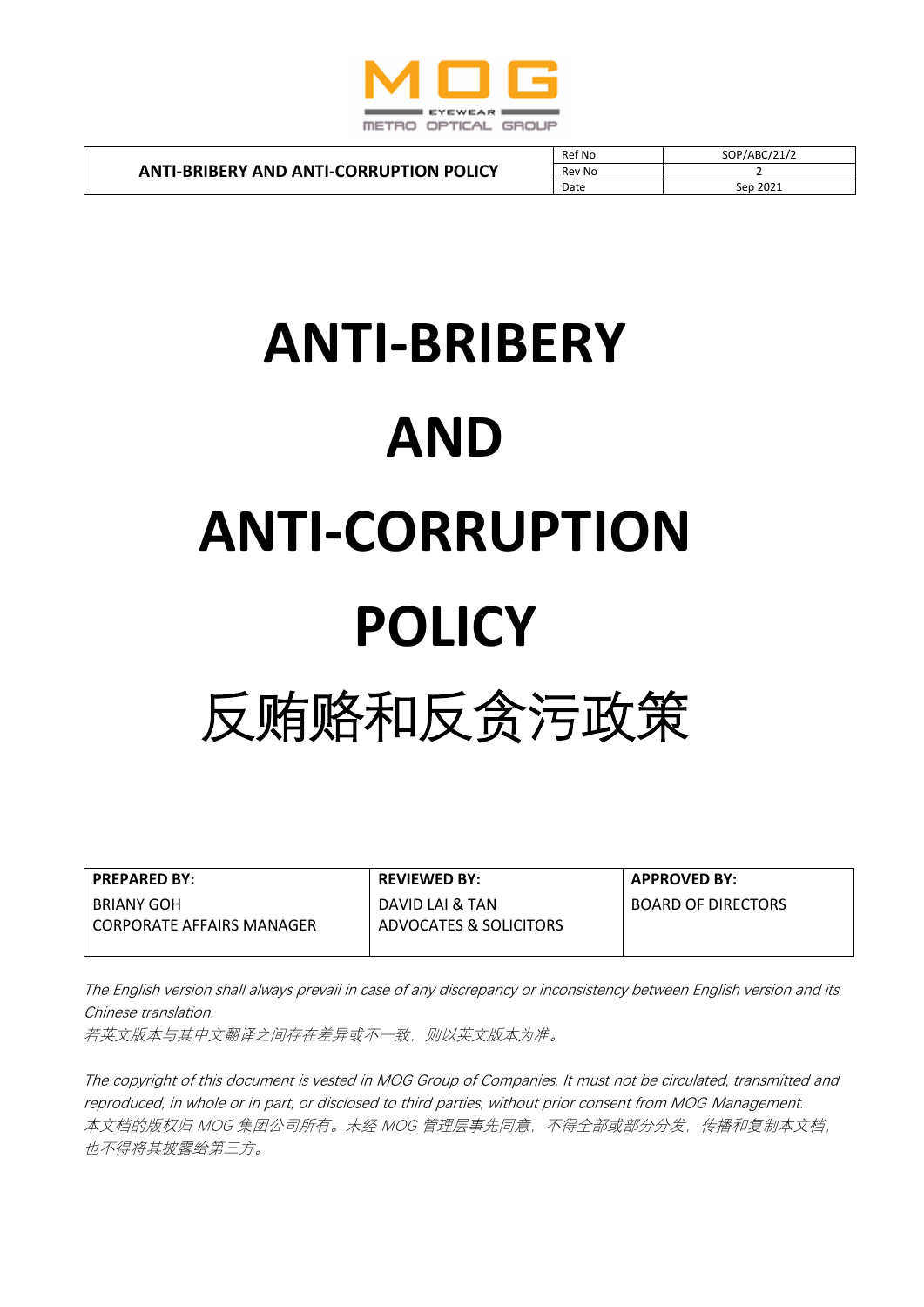| <b>DOCUMENT CONTROL LIST</b>          |                                                |                    |             |  |  |
|---------------------------------------|------------------------------------------------|--------------------|-------------|--|--|
| <b>Document</b><br><b>Version No.</b> | <b>Summary of</b><br><b>Changes/Amendments</b> | <b>Prepared By</b> | <b>Date</b> |  |  |
|                                       | <b>Insert Chinese Version</b>                  | <b>Briany Goh</b>  | Feb 2021    |  |  |
| C                                     | Insert Appendix A-D                            | <b>Briany Goh</b>  | Sept 2021   |  |  |
|                                       |                                                |                    |             |  |  |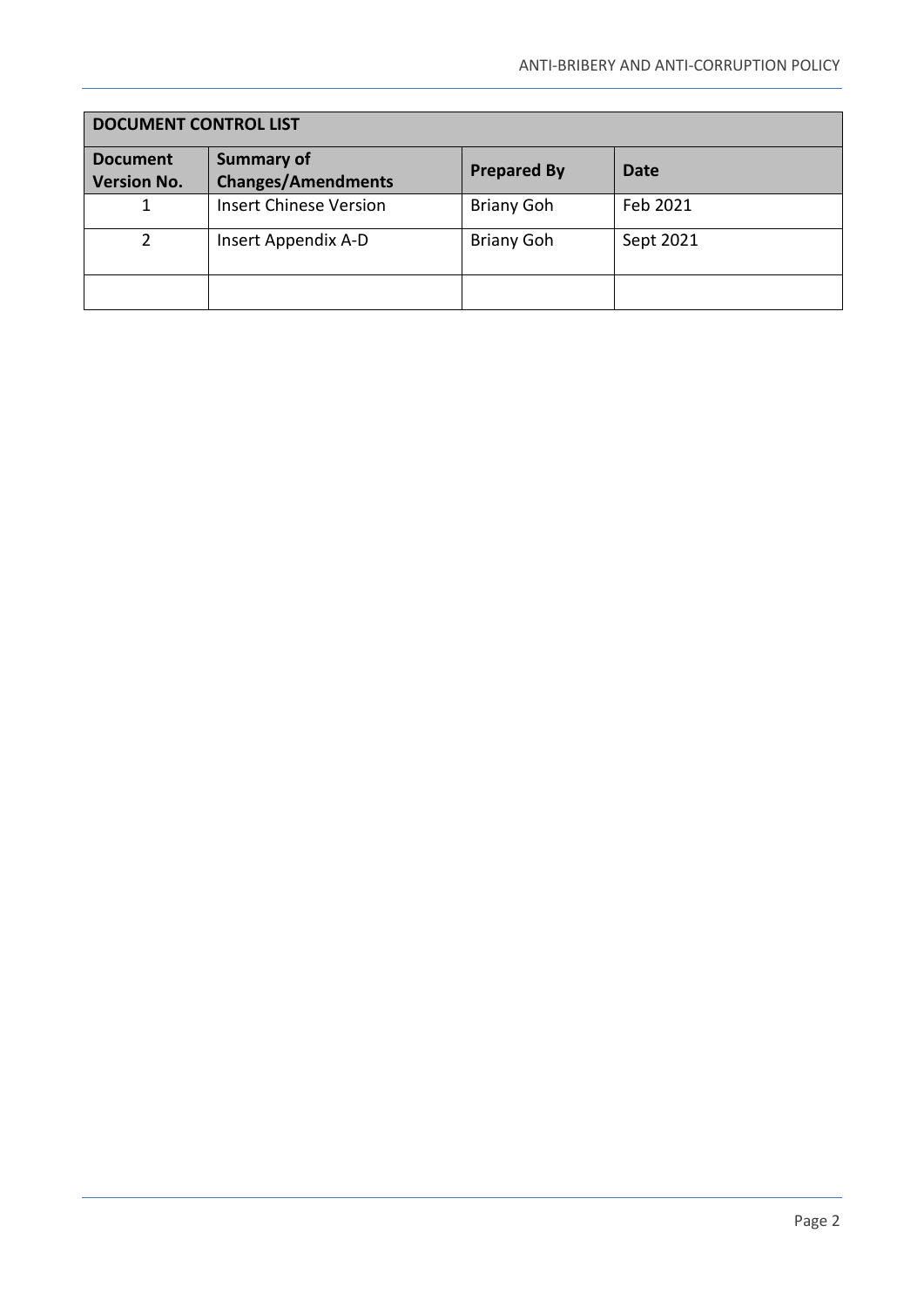# **CONTENTS**

| 1.  |                                                                          |  |
|-----|--------------------------------------------------------------------------|--|
| 2.  |                                                                          |  |
| 3.  |                                                                          |  |
| 4.  |                                                                          |  |
| 5.  |                                                                          |  |
|     |                                                                          |  |
|     |                                                                          |  |
|     |                                                                          |  |
|     | 5.1.3 RECEIVING CORPORATE HOSPITALITY AND ENTERTAINMENT  12              |  |
|     |                                                                          |  |
|     | 5.1.5 PROVIDING CORPORATE HOSPITALITY AND ENTERTAINMENT  15              |  |
|     |                                                                          |  |
|     | 5.2 CORPORATE SOCIAL RESPONSIBILITY (CSR), DONATION AND SPONSORSHIPS  18 |  |
|     |                                                                          |  |
|     |                                                                          |  |
|     |                                                                          |  |
|     |                                                                          |  |
|     |                                                                          |  |
| 6.  |                                                                          |  |
|     |                                                                          |  |
| 7.  |                                                                          |  |
| 8.  |                                                                          |  |
| 9.  |                                                                          |  |
| 10. |                                                                          |  |
| 11. |                                                                          |  |
| 12. |                                                                          |  |
| 13. |                                                                          |  |
| 14. | <b>APPENDIX</b>                                                          |  |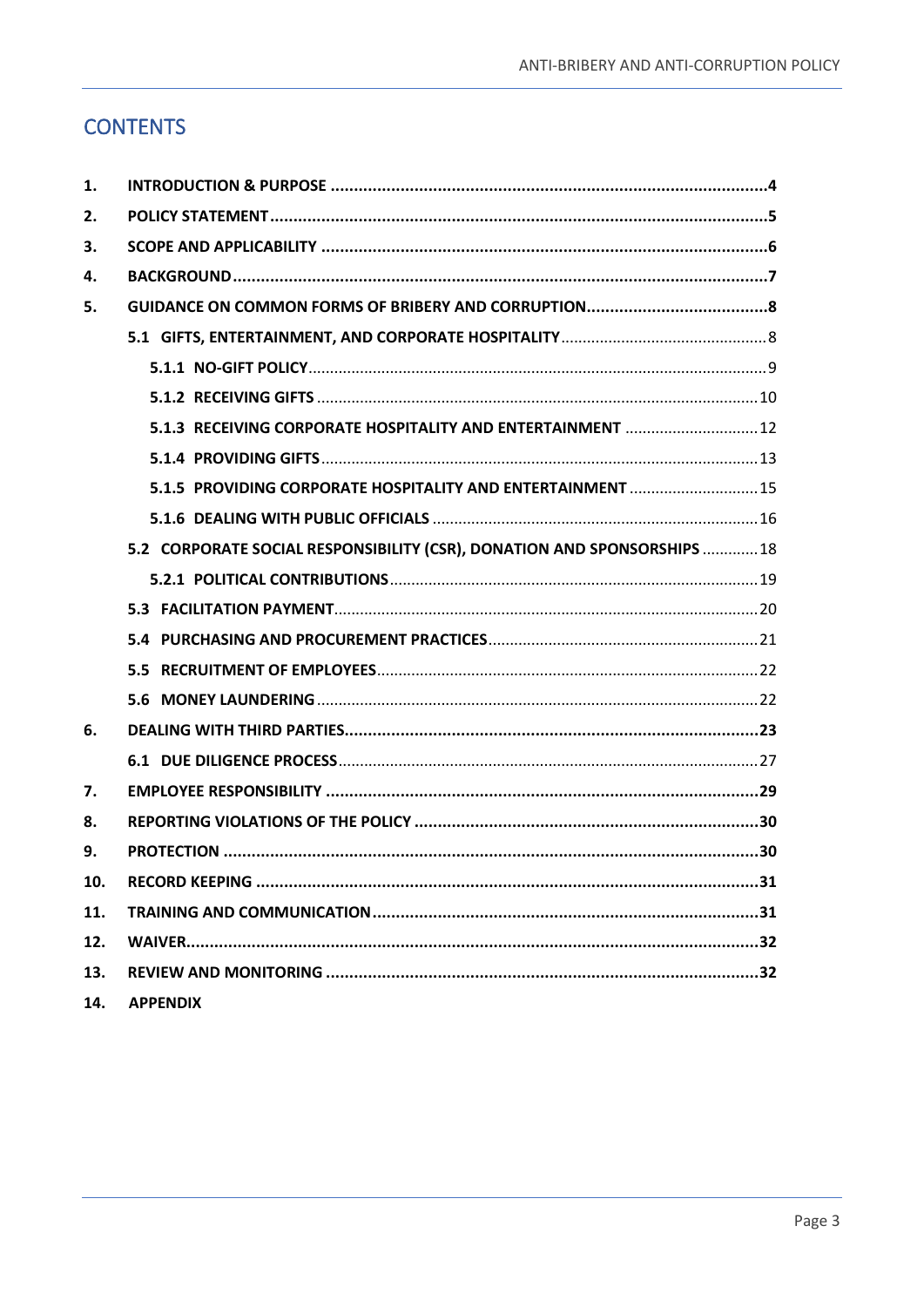# <span id="page-3-0"></span>**1. INTRODUCTION & PURPOSE** 简介与目的

We, MOG GROUP OF COMPANIES and our subsidiaries (collectively referred to as "MOG", "Group", "we", "us" or "our") are committed to conduct our business with integrity, trustworthiness and accountability. Our Management continually promotes a culture of integrity within the MOG Group and stresses the importance of a zero-tolerance approach towards bribery and corruption in our actions and decisions, both internally and externally.

The purpose of this Anti-Bribery & Anti-Corruption Policy (hereinafter referred to as "Policy") is to provide guidance to Directors and Employees (including full time, part-time, probationary, contract and temporary staffs) of the Group (hereinafter referred to as "Directors" and "Employees") as to how they should be dealing with bribery, corruption and any other related issues that may arise in the course of business. It reiterates MOG's commitment to ensure full compliance by our Directors and Employees with the Malaysian Anti-Corruption Commission (MACC) Act 2009 ("hereinafter referred to as "MACC Act"), the MACC (Amendment) Act 2018 and any other local anti-bribery or anti-corruption laws that may be applicable.

This Policy sets out the practise of upholding high levels of personal and professional conduct while endorsing the values in the Group's business dealings and decisions. However, this Policy is not intended to be exhaustive and should be read in conjunction with all existing laws, rules and regulations imposed by the Malaysian Government, as well as our Group's policies.

我们, MOG 集团的公司及子公司 (统称为" MOG", "集团", "本集团", "我们", 或"我们的") 致力于以诚信,可信赖和负责任的态度开展我们的业务。我们的管理层不断促进 MOG 集团内 部的诚信文化,并强调在内部和外部的行为和决策中对贿赂和贪污采取零容忍态度的重要性。

本《反贿赂和反贪污政策》(以下简称"政策")的目的是为集团的董事及雇员,包括"全职", "兼职","试用","合同"和"临时"员工(以下简称为"董事"及"雇员"),提供指导以了解他们应 如何处理贿赂,贪污以及在业务过程中可能出现的任何其他相关问题。它重申了 MOG 的承 诺, 即确保董事及雇员完全遵守 2009 年《马来西亚反贪会法令》 (以下简称 "MACC 法令"), 2018 年 MACC(修订)法令以及任何相关的反贿赂或反贪污法令。

此政策规定了在维持集团个人业务和决策价值的同时,坚持高水平的个人和专业行为的规范。 尽管如此,此政策非详尽无遗,应与马来西亚政府强加的所有现有法律,法规和条例以及本 集团的政策一起阅读。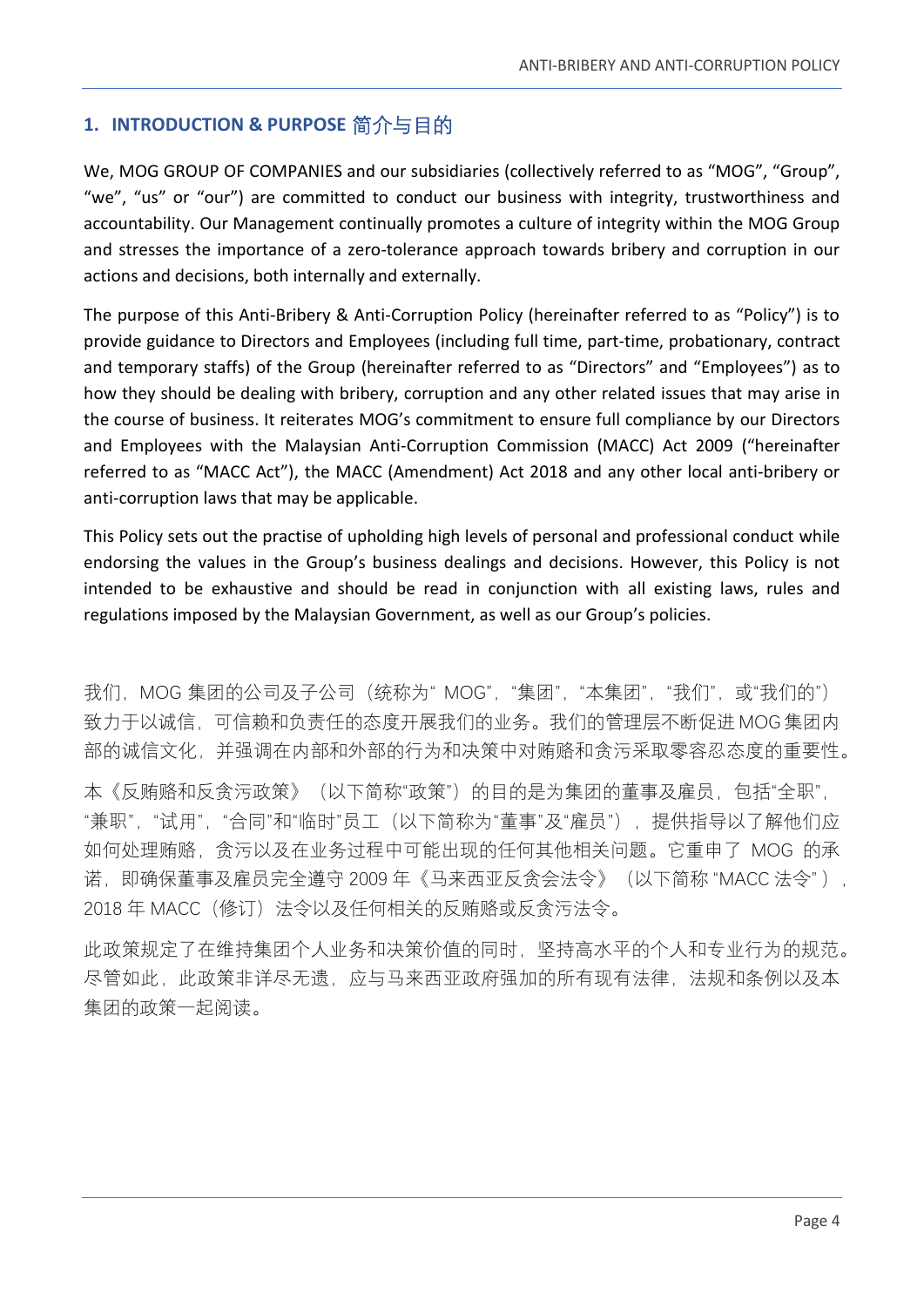### <span id="page-4-0"></span>**2. POLICY STATEMENT** 政策声明

Our Group has adopted a zero-tolerance policy against all forms of bribery and corruption. We are committed to the prevention, deterrence and detection of fraud, bribery and all other corrupt business practices. It is our Group's policy to conduct all the business activities with honesty, integrity and the highest possible ethical standards and vigorously enforce our good business practices.

"Bribery" – Bribery is defined as any action which would be considered as an offence of giving or receiving 'gratification' under the MACC Act. In practice, this means offering, promising, giving, solicitation or the receipt or agreement to receive any financial or other advantage, or any other inducement, or "gratification" (as defined and interpreted under Section 3 of the MACC Act) from any person or company, (wherever they are situated and whether they are a public official or body, or a private person or company) by an individual employee, agent or other person or body acting on another's behalf. Bribery can take a variety of forms, whether in cash or in kind, can be given or received directly or indirectly through intermediaries, when someone improperly influence or attempts to improperly influence one's decision or performance of duties.

"Corruption" – Corruption is broadly defined as the abuse of entrusted power for private gain.

This Policy is intended provide the principles and guidelines on how to deal with instances of activities which may constitute bribery and corruption practices.

本集团对所有形式的贿赂及贪污行为实施"零容忍"政策,这意味着绝不允许存在任何贿赂及 贪污行为。我们致力于预防,威慑和检测欺诈,贿赂和所有其他贪污的商业行为;以诚实, 正直和最高的道德标准开展所有业务活动,并持续推行我们的良好商业惯例。

"贿赂" – 根据反贪会法令,贿赂的定义为提供,承诺,给予,接受或征求利益,以诱使他人采 取非法,不道德或违反信任的行为或不做为。实践上,这包含任何员工,代理人,第三方, 或其他代表行事的个人或团体 —— 提供,许诺,给予,邀请或接受,答应任何人或任何公司 (无论他们身在何处,无论是公职人员还是团体,还是私人或公司)的任何财务或其他好处 的协议,或任何其他诱因或"利益" (根据反贪会法令第 3 节的定义和解释)。贿赂可以有各 种形式,无论是现金还是实物,可以通过中介,直接或间接地收受,以试图不当影响某人的 决定或履行其职责。

"贪污" – 贪污的广义定义是滥用委托权力谋取私利。

此政策旨在帮助识别、避免及提供有关如何处理贪污与贿赂行为的准则及规范。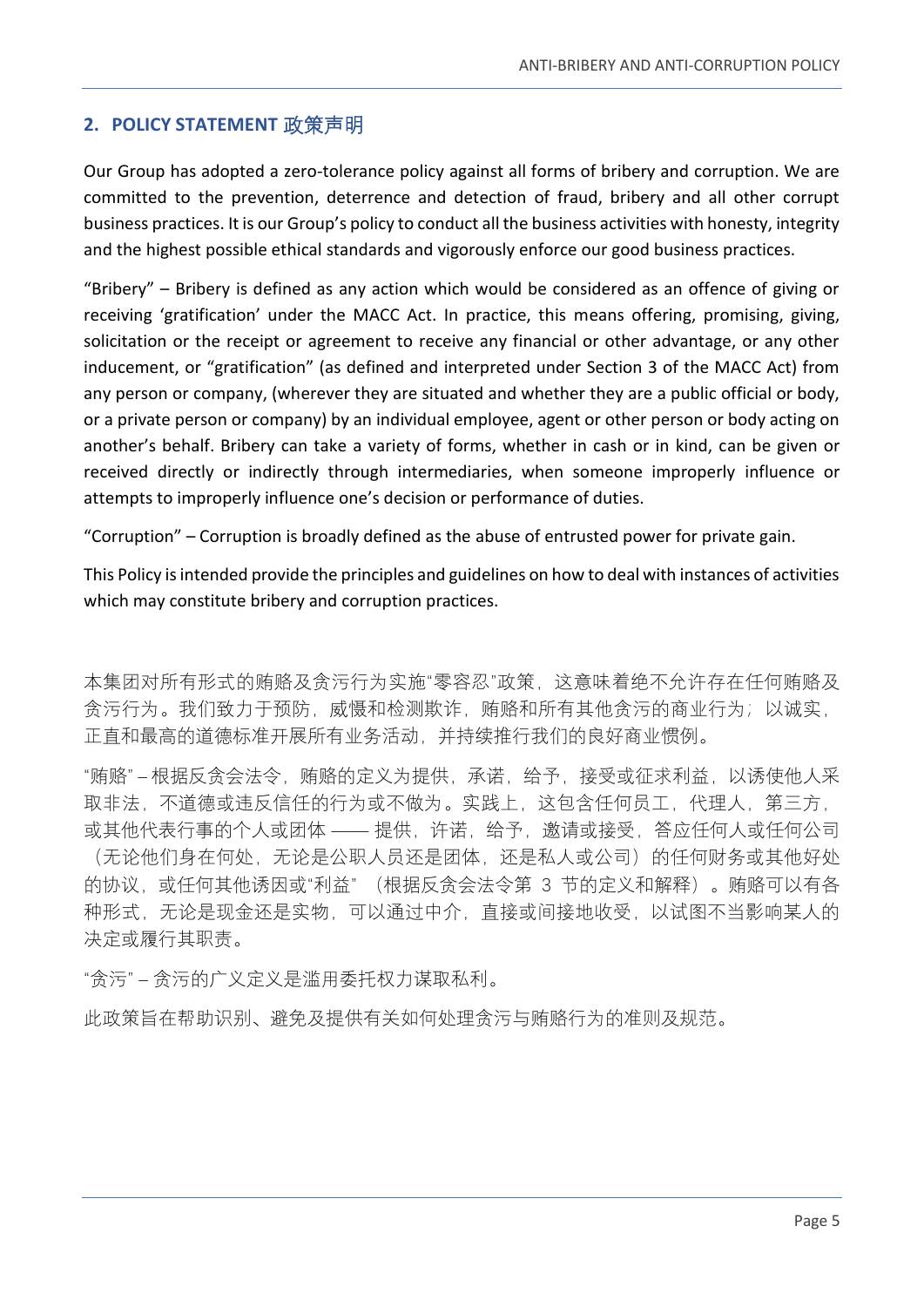# <span id="page-5-0"></span>**3. SCOPE AND APPLICABILITY** 范围和应用性

This Policy applies to all Directors and Employees of the Group.

This Policy should also apply to agents, business associates, consultants, contractor, customers, distributors, joint venture partners, sponsors, suppliers, volunteers, the government, public bodies, any third-party and any other person associated with our Group. Any arrangements our Group makes with a third party is subjected to clear contractual terms, including specific provisions that require the third party to comply with minimum standards and procedures that is set out in this Policy.

Each Director of Employee as well as persons associated with our Group must read and understand the Policy. Violation of any of the Policy's provisions may lead to disciplinary actions, including termination of employment and / or business dealings. Further legal action may also be taken in the event that the Group's interests have been compromised.

此政策应用于集团的所有董事及雇员。

此政策也应用于代理商,业务伙伴,顾问,承包商,客户,分销商,合资伙伴,资助人,供 应商,志愿者,政府,公共机构,任何第三方以及与本集团有关联的任何其他人。本集团与 第三方进行的任何安排均应遵守明确的合同条款,包括要求第三方遵守此政策规定的最低标 准和程序的具体规定。

每位董事及雇员以及与本集团有联系的人员必须阅读并理解此政策。违反此政策的任何规定 可能会导致纪律处分,包括终止雇用和/或业务往来。若集团的利益受到损害,将保留采取进 一步的法律行动。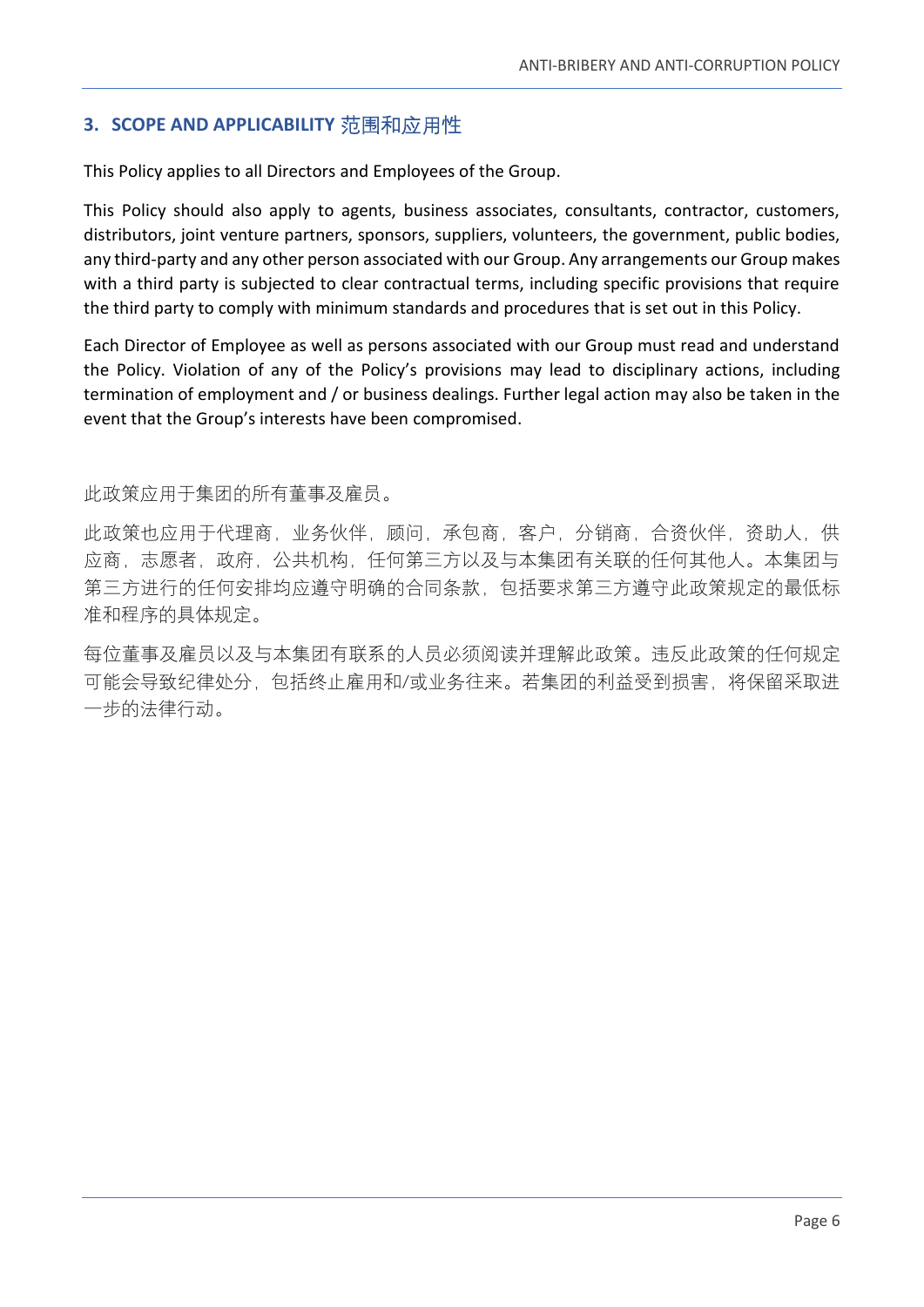#### <span id="page-6-0"></span>**4. BACKGROUND** 背景

This Policy has been established in line with Section 17A of the MACC (Amendment) Act 2018 which provides that a commercial organisation commits an offence if a person associated with the commercial organisation (such as its directors or employees) commits a corrupt act (corruptly gives, agrees to give, promises or offers to any person any gratification) whether for the benefits of that person or another person with intent to obtain or retain business or an advantage in the conduct of business for the commercial organisation.

The penalty for an offence under Section 17A (1) of the MACC Act is a fine of not less than 10 times the sum or value of the gratification or One Million Ringgit (RM 1,000,000.00) whichever is higher, or imprisonment for a term not exceeding 20 years or both.

If a commercial organisation is charged with an offence under Section 17A (1) of the MACC Act, it is a defence to such corporate liability offence if the commercial organisation can show that it had adequate procedures in place to prevent persons associated with the commercial organisation from carrying out the corrupt act.

Thus, Directors, Employees and any other person or persons associated with our Group (including third parties) have a duty to: -

- Read and understand this Policy in order to be familiar with the applicable requirements and directives as per this Policy; and
- Raise and report suspicious transactions, violations or suspected violations of this Policy to their immediate superior or HOD. If notifying the immediate superior or HOD is not possible or inappropriate for any reason or is not in the best interest of the Group, the Directors and Employees can raise their concerns via MOG's Whistleblowing Policy.

此政策是根据《 2018 年反贪会(修订)法》第 17A 条制定的。这条文阐明若一家商业组织之关联人 士为了获得或保留企业的业务或营商利益,或是为了获得或保留企业在经商营运方面的优势,而给予、 同意给予、承诺或提供任何一方报酬或贿赂,该商业组织将被推定为犯罪。

根据《反贪会法令》第 17A (1) 条文, 若罪名成立,, 将处以以下重罚: (i) 不低于贿赂价值 10 倍的 罚款或 100 万令吉 (以较高者为准); (ii) 20 年以内的监禁;或(iii) 两者兼施。

可用于第 17A 条下罪行的唯一抗辩是商业组织必须证明有适当的程序旨在防止与商业组织相关的人员 从事贪污行为。

因此,董事及雇员和与本集团有关联的任何其他人士(包括第三方)有义务: -

- 阅读并理解此政策, 以便熟悉此政策中应用的要求和指示; 及
- 提出任何可疑交易,违反或怀疑违反此政策的人员及行为,并向其直接上级或部门主管检举。 若基于任何原因无法或不适合通知直接上级或部门主管,或不符合本集团的最大利益,则董事 及雇员可以通过 MOG 的举报政策提出疑虑。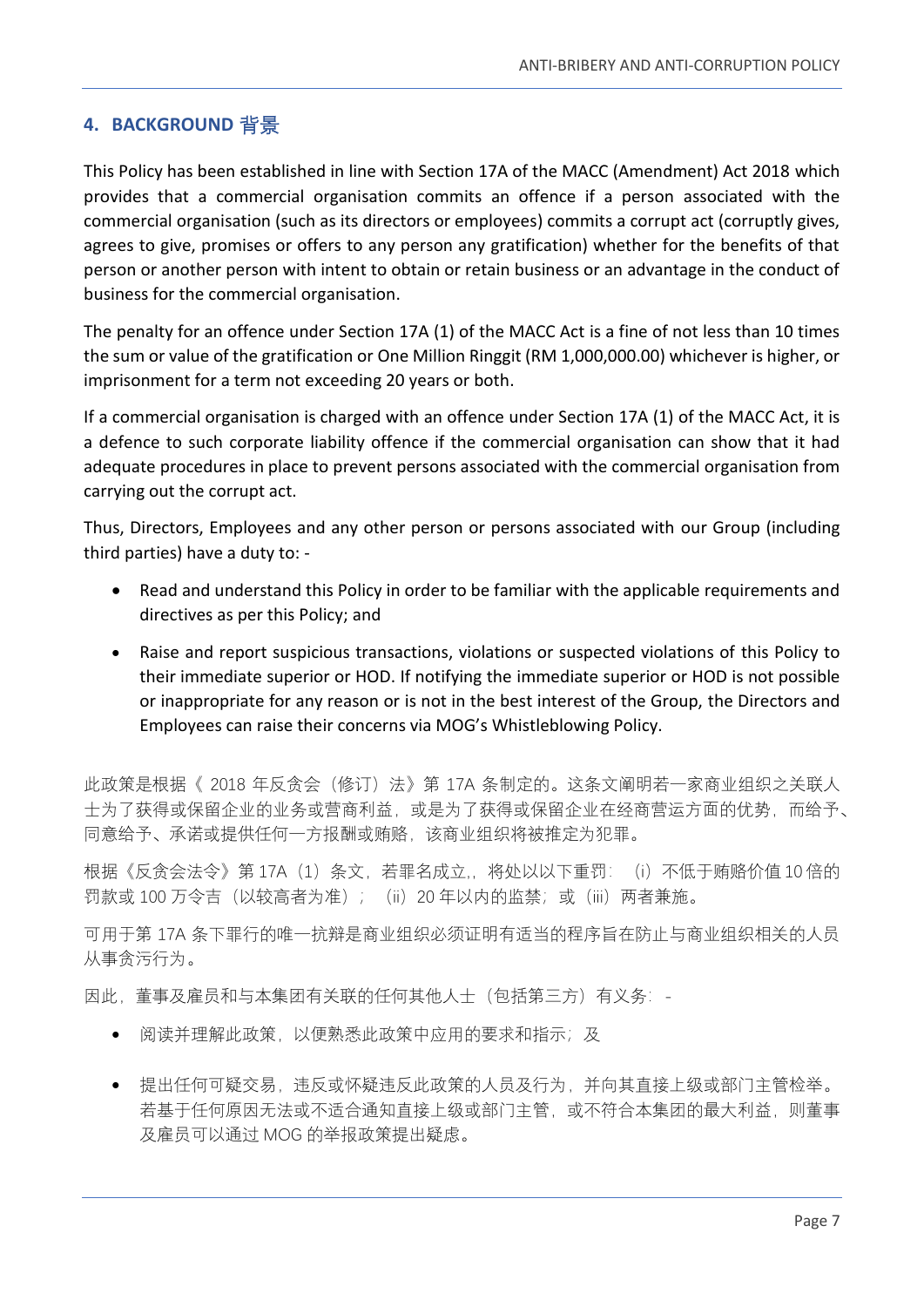# <span id="page-7-0"></span>**5. GUIDANCE ON COMMON FORMS OF BRIBERY AND CORRUPTION** 关于贿赂和贪污常见形式的指导

## <span id="page-7-1"></span>**5.1 GIFTS, ENTERTAINMENT, AND CORPORATE HOSPITALITY** 赠礼、娱乐和款待政策

Our Group prohibits both the acceptance and provision of Gifts, Entertainment and Corporate Hospitality (collectively referred to as the "Benefits") to influence business decisions and / or to obtain retail business or secure an unfair advantage in any business transaction.

No Benefits shall be offered to or solicited from other stakeholders who deal with the Group in connection with their official duties if this would influence any business decision and / or give rise to the appearance of impropriety or bias that would damage the reputation of the Group.

For the avoidance of doubt, this Policy does not prohibit normal business courtesies such as meals and entertainment, occasional token gifts and customary gifts during festivals, special occasions or social events, as long as they are reasonable, appropriate, modest and bona fide corporate courtesies.

Infrequent and moderate business meals and entertainment with clients and infrequent invitations to attend local social events and celebratory meals with clients can be appropriate aspects of promoting good business relationships, provided that they are not excessive and do not create the appearance of impropriety.

Directors and Employees must make use of good judgement, discretion and moderation when giving or accepting such courtesies in business settings and must comply with all applicable laws, rules and regulations in countries that the Group operates.

本集团禁止接受和提供赠礼,娱乐和商务款待(统称为"好处")以影响业务决策和/或获得零 售业务或在任何业务交易中获得不公平的利益。

本集团全体人员不得向任何利益相关者提供,或征求任何利益,从而影响任何业务决策和/或 导致不恰当行为而影响集团声誉。

为避免疑义,兹明确规定,此政策并无禁止正常的商务礼节,例如一般用餐和娱乐,在节日, 特殊场合或社交活动中的偶尔象征性赠礼或节庆赠礼,只要在合理,合适,不张扬,且真实 的商务礼节即可。

在不过分且无不恰当行为的前提下,与客户进行非频密及适度的商务用餐和娱乐活动,非频 密邀请客户参加当地社交活动,或与客户进行庆祝性用餐,将有助于适当促进良好业务关系。

在业务往来中,董事及雇员须时刻保持良好的判断力,酌处权及节制力,以给予或接受此类 商务礼遇,且须遵守集团运营所在国家/地区的所有适用法律,法规和规章。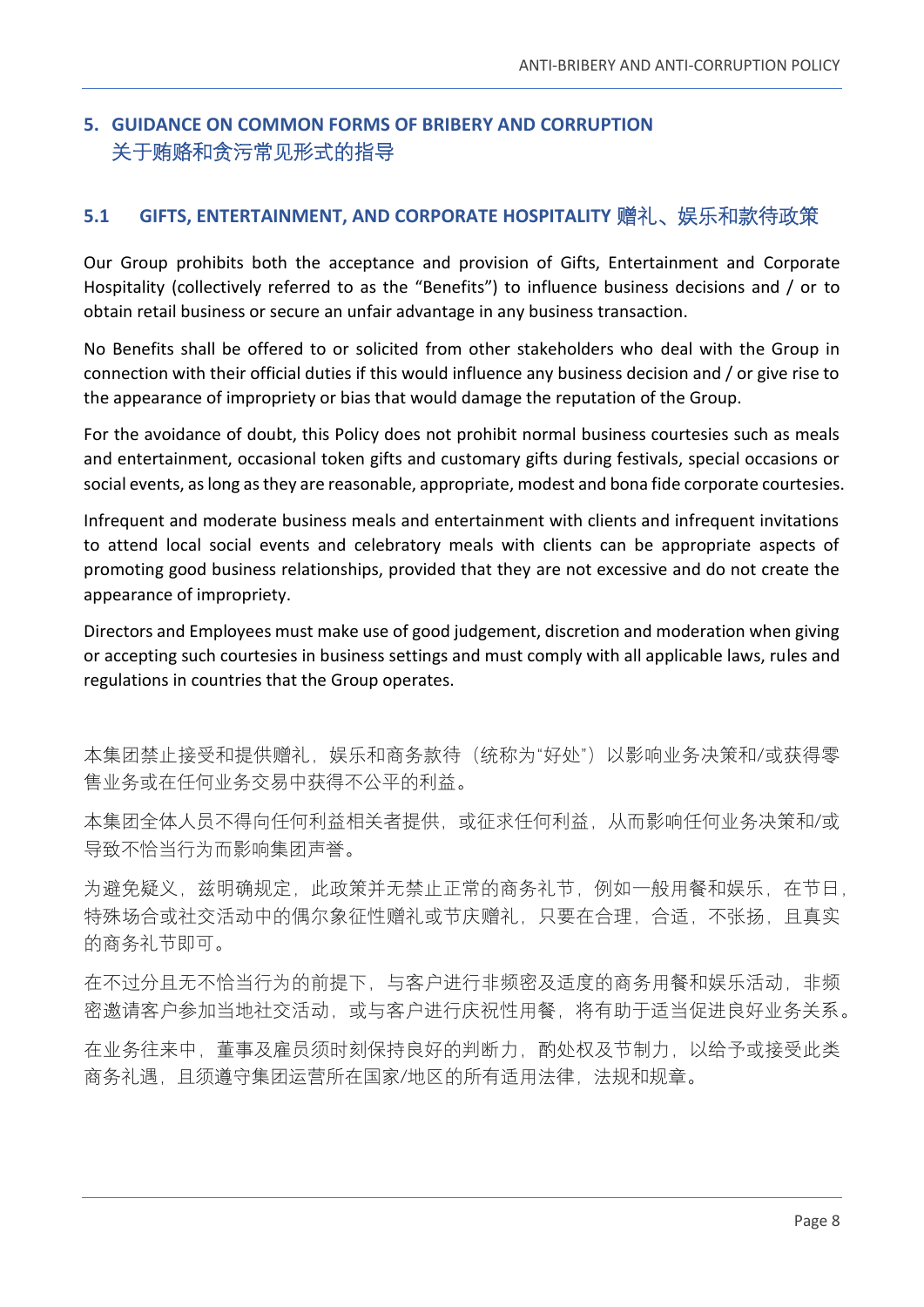# <span id="page-8-0"></span>**5.1.1 NO-GIFT POLICY** 无赠礼政策

a. Our Group adopts a "No-Gift Policy" whereby all Directors and Employees shall not solicit or accept any gifts from any third party who may have direct or indirect business interest with our Group. 本集团采用"无赠礼政策",所有董事及雇员均不得从与本集团有直接或间接商业利益

的任何第三方索要或接受任何赠礼。

- b. Our Group requires all Directors and Employees to abide by this Policy in order to avoid conflict of interests between MOG and the external parties as a gift can be seen as a bribe that may tarnish the Group's reputation or be in violation of anti-bribery and corruption laws. 基于赠礼可被视为贿赂,本集团要求所有董事及雇员需遵守此政策,以避免 MOG 与外 部各方之间的利益冲突,从而损害本集团的声誉或违反反贿赂和贪污条例。
- c. The exception to the above would be fruits, flowers, token gifts or promotional items (such as diaries, pens, umbrellas, shirts, etc.) with an approximate or actual value of less than One Hundred and Fifty Ringgit (RM150) (the recipient must properly estimate the value of such gift). Hampers of any value may be shared amongst team members or be placed in the common area or pantry for Employees' consumption. In such a case, the staff could choose to accept the item without having to make a declaration under the "Gifts, Entertainment and Corporate Hospitality Declaration" Form (please refer to Appendix A).

上述例外为,水果,鲜花,象征性赠礼或促销品(例如日记,笔,雨伞,衬衫等), 其近似值或实际值小于一百五十令吉 (RM150) (收件人必须正确估计此类赠礼的价 值)。任何价值的礼篮则可与团队成员之间共享,也可以放在公共区域或厨房中供雇 员消费。唯此情况下,雇员方可选择接受该物品,而不必填写"赠礼,娱乐和款待声明" 表格(请参阅附录 A)进行声明。

d. Any gifts that violate the "No-Gift Policy" must be declined or returned with an explanation note from the Directors or Employees thanking the third party for the gift and the Group's "No-Gift Policy" shall be politely brought to the attention of the sender. 任何触犯或违反"无赠礼政策"的赠礼必须予以拒绝或退回,并附上董事或雇员的解释

性说明,且感谢第三方的赠礼。本集团的"无赠礼政策"需礼貌性地传达给赠礼人。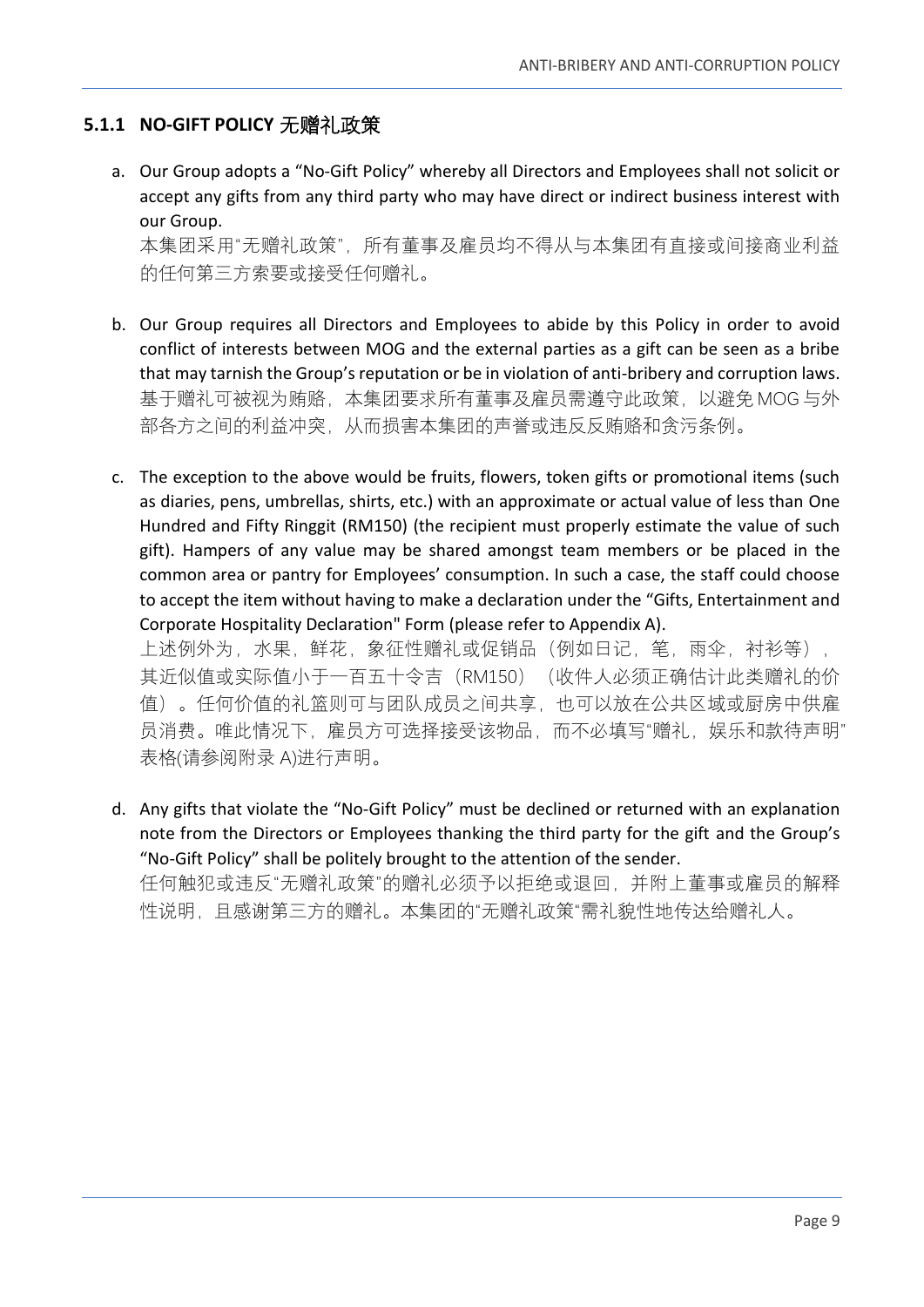## <span id="page-9-0"></span>**5.1.2 RECEIVING GIFTS** 接受赠礼

- a. Our Group is very much aware that in certain culture or situations, gifts are given as a form of business etiquette. Despite acknowledging our "No-Gift Policy", some external parties may insist to provide gifts to our Directors or Employees. 本集团了解,某些文化或特定情况下,赠礼是商务礼仪的一种形式。尽管意识到本集 团的"无赠礼政策",一些外部团体仍可能坚持向董事或雇员赠礼。
- b. In the event where Directors or Employees are unable to decline or return a gift with an approximate or actual value of One Hundred and Fifty Ringgit (RM150) and more, the Directors or Employees must declare it via the "Gifts, Entertainment and Corporate Hospitality Declaration" Form, and surrender such gift to our Management. Subject to due considerations by the Management, the Management will have the right to decide on the following:

若董事或雇员无法拒绝或退还大约或实际价值一百五十令吉(RM150)或更多的赠礼, 则董事或雇员必须通过"赠礼,娱乐和款待声明"表格予以声明,并交出赠礼与管理层。 管理层在适当考虑的前提下,有权决定以下事项:

- I. To donate the gift to charity; or 将赠礼捐赠给慈善机构;或
- II. To register it as a company property to be used publicly by all Employees; or 将其注册为公司所有雇员的公用财产;或
- III. To designate it as a display item; or 将其列为展示品;或
- IV. To share it with other Employees; or 与其他雇员分享;或
- V. To retain all the gifts and consume later as lucky draw items during the company's event; or

保留所有赠礼并在日后的公司活动作为幸运抽奖品;或

- VI. To permit it to be retained by the Directors or Employees. 允许由董事或雇员保留。
- c. The exception to the above is for meals provided or paid for by a third party. In such cases, the Directors or Employees could accept the meal provided or paid for by a third party regardless of value but they must declare it via the "Gifts, Entertainment and Corporate Hospitality Declaration" Form.

上述例外为,由第三方提供或支付的餐费。在此情况下,董事或雇员可以接受由第三 方所提供或支付的餐点,而不论其价值如何,但须通过"赠礼,娱乐及款待声明"表格 进行声明。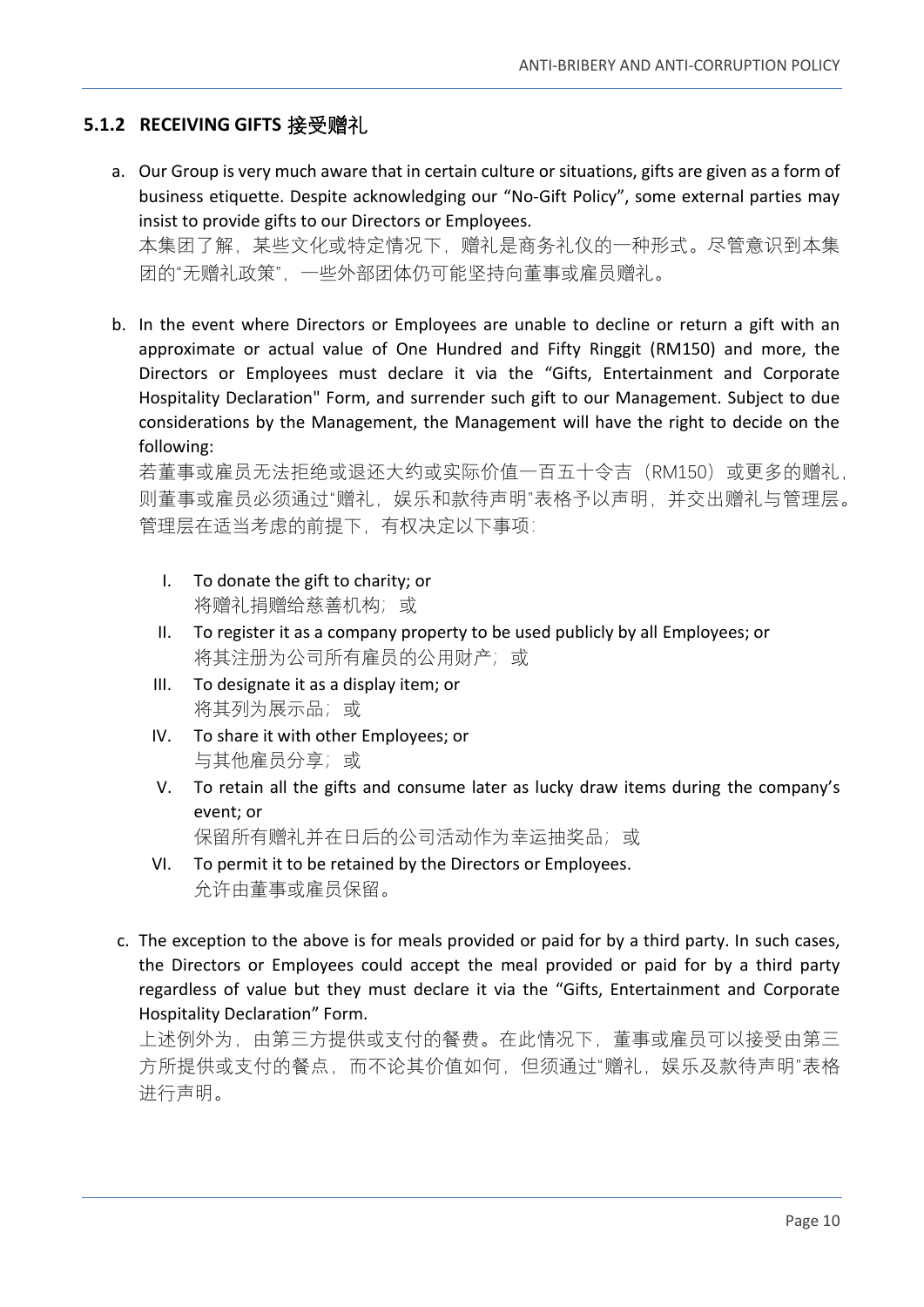d. All declarations must be submitted (with the Employee's and superior's signature) to the Corporate Affairs Department as follows: -

所有声明(须附上雇员和上级的签名)必须提交给公司事务部,方法如下:-

| • with gift, including entertainment and corporate hospitality<br>• without gift, including entertainment and corporate hospitality | $\pm$ IMMEDIATELY.<br>$\pm$ HALF YEARLY. |
|-------------------------------------------------------------------------------------------------------------------------------------|------------------------------------------|
| 若有收到任何赠礼,娱乐和商务款待 : 即刻上报表格进行声明<br>若无收到任何赠礼,娱乐和商务款待 : 半年上报表格进行声明                                                                      |                                          |

**Note:** Directors or Employees who Benefits during business trips will have to submit the "Gifts, Entertainment and Corporate Hospitality Declaration" Form upon their return to office. 注意: 在商务旅行中受益的董事或雇员, 则需在返回岗位后即刻提交"赠礼, 娱乐及款 待声明"表格。

e. Should any dispute pertaining to this policy arise, the matter shall be referred to and resolved by the Management. The subsequent decision made by the Management will be final. 若发生与此政策的任何争议,则需就此事向管理层提出并由管理层解决。管理层的决 定将视为最终决定。

#### **QUICK SUMMARY**

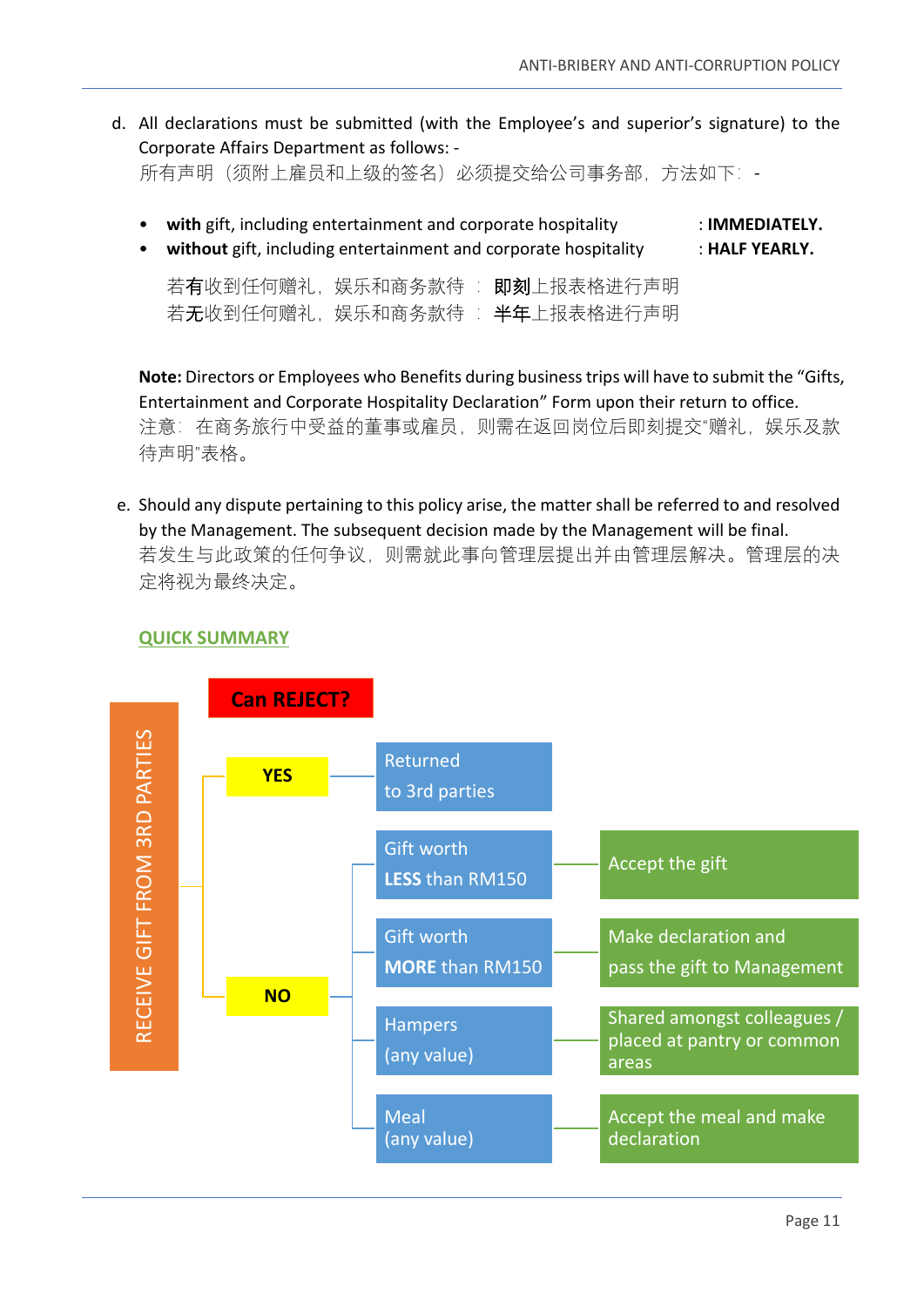#### <span id="page-11-0"></span>**5.1.3 RECEIVING CORPORATE HOSPITALITY AND ENTERTAINMENT** 接受商务款待及娱乐

a. Our Group strictly prohibits Directors and Employees from soliciting corporate hospitality and entertainment. They are also not allowed to accept any corporate hospitality and entertainment that is excessive, inappropriate, illegal or given in response to, in anticipation of, or to influence a favourable business decision, particularly from third parties engaged in a tender or competitive bidding exercise.

本集团严格禁止董事和雇员索取商务款待及娱乐活动。他们也不得接受任何过度,不 当,违法或,因回应,预期或能影响有利的商业决策而给予的商务款待及娱乐活动, 特别是来自从事招标或竞争性投标活动的第三方的招待。

b. Although the general principle is to immediately refuse or return such gifts, accepting a gift on behalf of our Group is allowed only in very limited circumstances namely when refusing such gift is likely to seriously offend or sever the business relationship with the third party. However, in no circumstances may a Director or Employee or his or her family or household members accept gifts in the form of cash or cash equivalent.

尽管一般原则是立即拒绝或退回此类赠礼,但仅在非常有限的情况下(即拒绝此类赠 礼可能严重冒犯或切断与第三方的业务关系时),才能代表本集团接受赠礼。但是, 在任何情况下,董事或雇员或其家人或家庭成员均不得接受现金或现金等价物形式的 馈赠。

c. Our Group recognises that the occasional acceptance of an appropriate level of corporate hospitality and entertainment given in the normal course of business will assist the Group in building good business relationships. However, it is important for Directors and Employees to exercise proper care and judgement before accepting any corporate hospitality and entertainment. This is not only to safeguard the Group's reputation, but also to protect our Directors or Employees from allegations of impropriety or undue influence.

本集团认知在日常业务过程中,难免需接受适当程度的商务款待和娱乐活动,以有助 于本集团建立良好的业务关系。然而,对于董事和雇员而言,在商务款待和娱乐活动 之前,务必谨慎对待及判断。不仅是为了维护集团的声誉,亦为了确保董事或雇员免 受不当或将带来不当影响的指控。

d. If the Directors or Employees have any doubts on the appropriateness of a corporate hospitality and entertainment offered by an external party, they should either decline the offer or consult the Management.

如果董事或雇员对外部人士提供的商务款待和娱乐活动的适当性有任何疑问,则应拒 绝该提议或咨询管理层。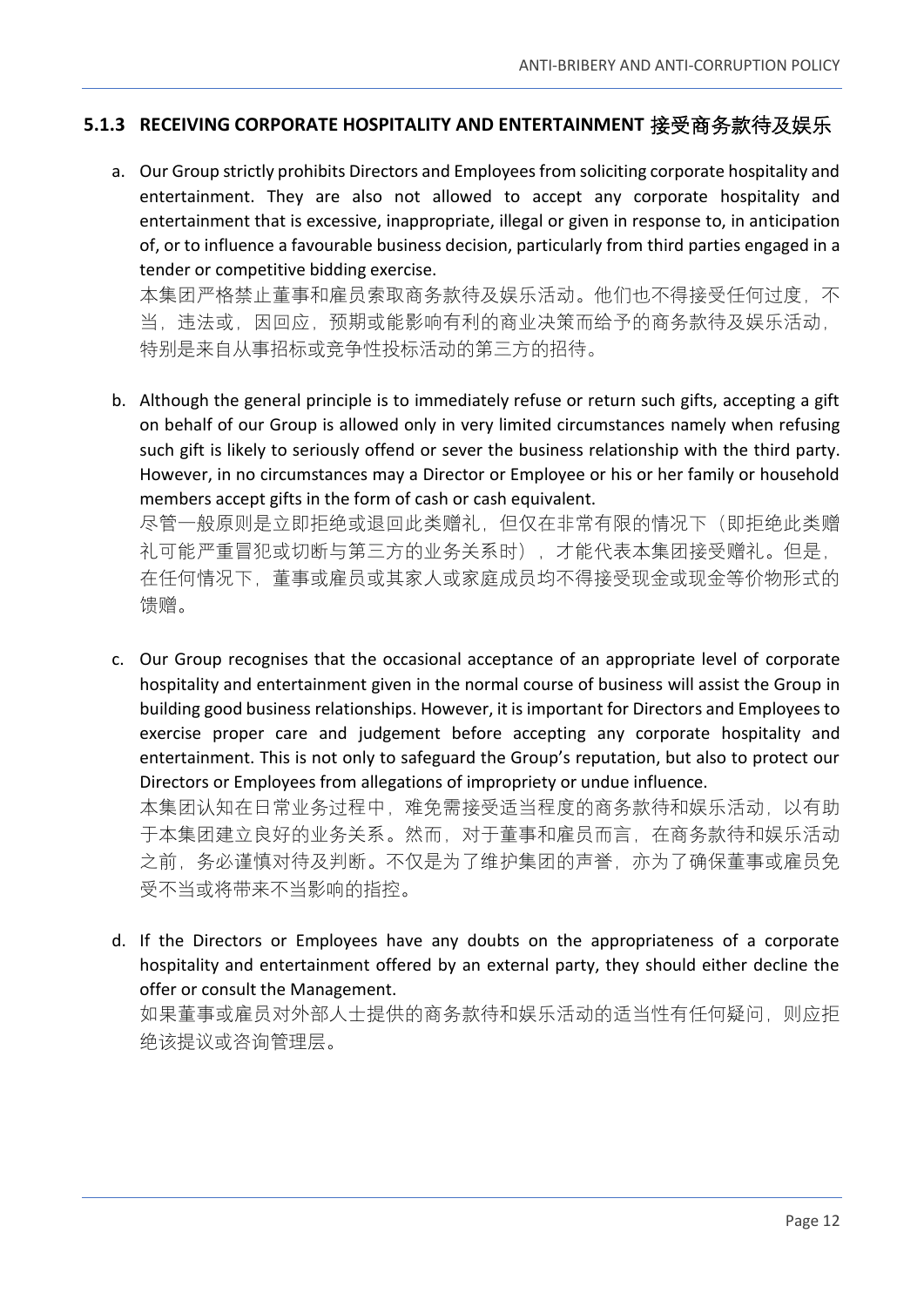#### <span id="page-12-0"></span>**5.1.4 PROVIDING GIFTS** 提供 赠礼

a. Generally, Directors and Employees are not allowed to provide gifts to third parties unless expressly permitted by the Management or any other personnel authorised by the Management. Gifts distributed are generally corporate gifts given as common business courtesy or during corporate events.

一般情况下,除非获得管理层或管理层授权的其他人员的明确许可,否则董事和雇员 不得向第三方提供赠礼。而分发的赠礼通常是作为普通商务礼节或在公司活动期间提 供的公司赠品。

b. All gifts' expenses incurred must be properly kept, documented and recorded by the respective department for audit purposes.

所有相关的赠礼支出必须由相关部门妥善保存和记录,以备审核之用。

- c. There are situations whereby receiving and provision of gifts are permitted. The situations are as follows: - 在下列情况下, 可允许接受和提供赠礼:
	- I. Exchange of gifts at a company-to-company level (e.g. gifts exchanged between companies as part of an official company visit/courtesy call and thereafter said gift is treated as company property); 公司与公司之间交换赠礼(例如,公司正式访问或礼节性拜访,此赠礼被视为 公司财产)
	- II. Gifts from company to external institutions or individuals in relation to the company's official functions, events and celebrations (e.g. commemorative gifts or door gifts offered to all guests attending the event); 送给与公司的官方项目,活动,和庆典有关的外部机构或个人的赠礼(例如, 提供所有参加活动的客人纪念礼物或上门礼物)
	- III. Gift from our Group to Directors and Employees and / or their family members in relation to an internal or externally recognised company functions, event and celebration (e.g. in recognition of a staff's/director's service to the company); 本集团就内部或外部认可的公司项目,活动和庆典,赠送与董事及雇员或其家 人的赠礼(例如,表彰董事及雇员对公司的服务)
	- IV. Token gifts of nominal value normally bearing our Group's logo (e.g. t-shirts, pens, diaries, calendars or other small promotional items) or gifts that are given out equally to members of the public, delegates, customers, partners and key stakeholders attending events (such as conferences, exhibitions, training, trade shows and is deemed to be a part of the Group's brand building or promotional activities); and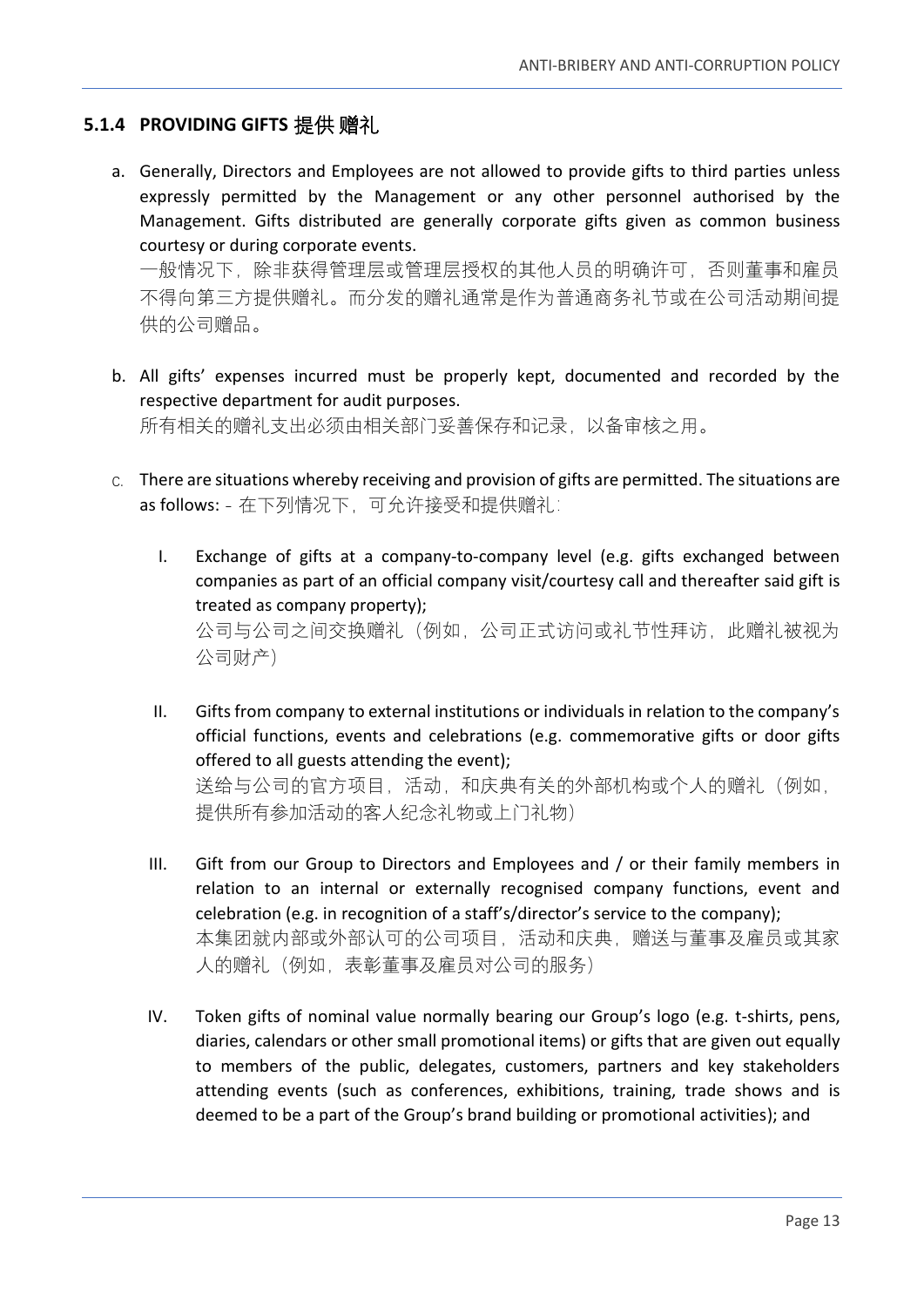具有本集团徽标的象征性名义价值的赠礼(例如恤衫,钢笔,日记,日历或其 他小型促销品)或均等地赠送给参加活动的公众,代表,客户,合作伙伴和主 要利益相关者的赠礼(例如会议,展览,培训,商业展览,并被视为本集团品 牌建设或促销活动的一部分);和

V. Gifts to external parties who have no business dealings with our Group (e.g. monetary gifts or gifts in-kind to charitable organisations). 给与本集团没有业务往来的外部人士的赠礼(例如,金钱馈赠或实物赠礼与慈 善组织。)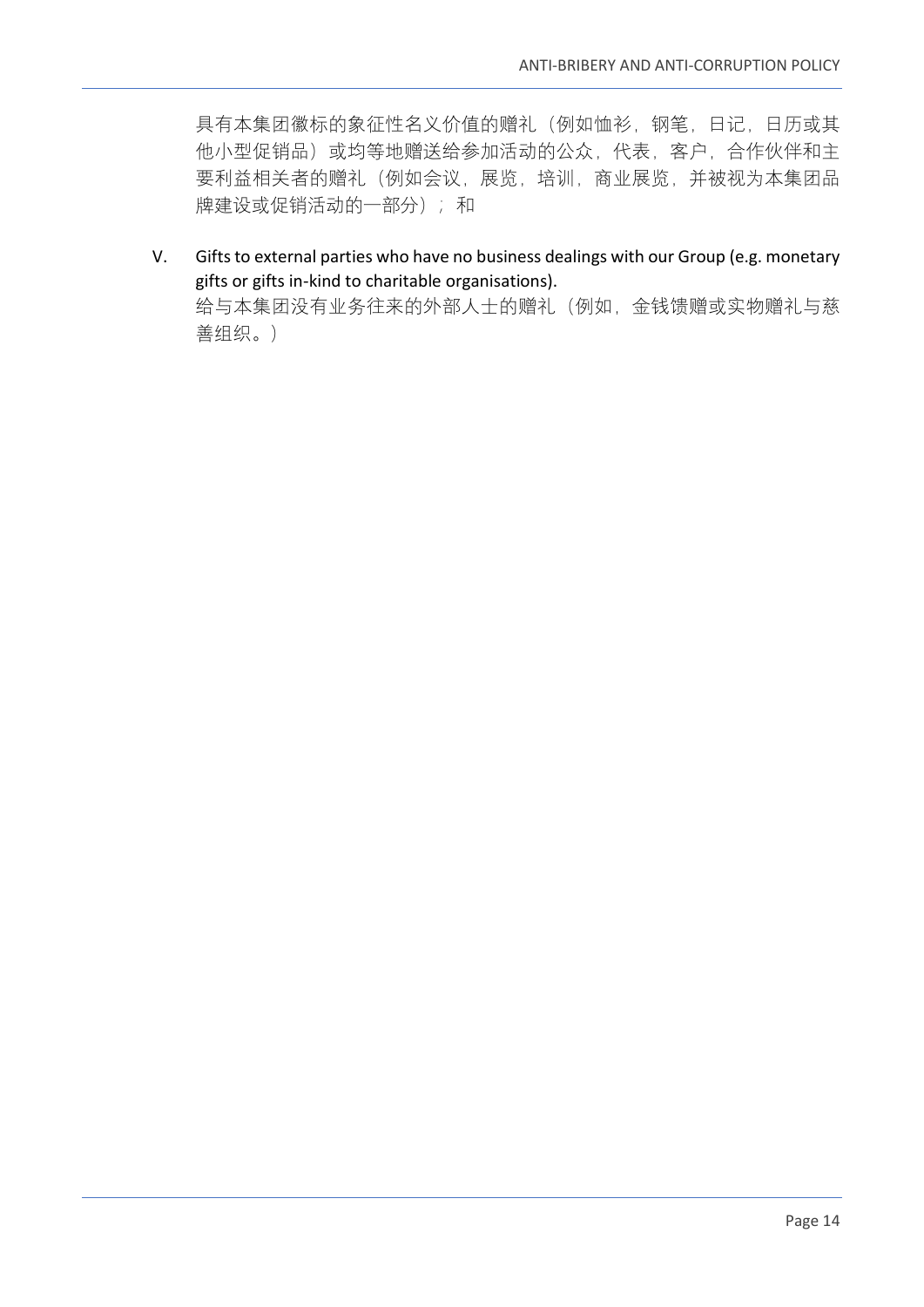#### <span id="page-14-0"></span>**5.1.5 PROVIDING CORPORATE HOSPITALITY AND ENTERTAINMENT** 提供商务款待及娱乐

a. Our Group recognises that providing modest corporate hospitality and entertainment is a legitimate way of building business relationships and a common practise within the business environment to foster good business relationships with third parties. As such, eligible Directors and Employees are allowed to provide corporate hospitality and entertainment to third parties as part of the Group's plan to network as well as a measure of goodwill towards the recipients.

本集团认知,在业务往来中,提供适度的商务款待及娱乐是合法且普通行为,有助于 与第三方建立良好业务关系。因此,符合资格的董事及雇员允许向第三方提供商务款 待及娱乐活动,以建立在集团的人脉及商誉。

b. Directors and Employees should always bear in mind that this is an area where perception is often regarded as more important than facts and therefore, they should always exercise proper care and judgment when providing corporate hospitality and entertainment to third parties especially when it involves public officials to ensure compliance with anti-bribery and anti-corruption laws.

董事及雇员应谨记,感知往往比事实更重要。因此,在向第三方提供商务款待及娱乐 活动时,尤其是在涉及公职人员的情况下,需保持谨慎对待及良好判断,以确保遵守 反贿赂和反贪污法令。

- c. Directors and Employees are strictly prohibited from providing or offering to provide corporate hospitality and entertainment with a view to improperly cause undue influence on any party in exchange for future benefits. Any acts of this nature, whether provided directly or indirectly or through an intermediary, may be construed as an act of bribery. 严格禁止董事及雇员提供或提议提供商务款待及娱乐活动,以期不当地对任何一方造 成不正当影响,以换取未来利益。任何这种性质的行为,无论是直接或间接提供,还 是通过中介提供,都可被视为贿赂行为。
- d. Directors and Employees are required to comply with the Group's policies and procedures, while maintaining expenses within the entitlement limits when providing corporate hospitality and entertainment. The Management's approval prior to the event must be obtained if entitlement limits is expected to exceed the limit set by the Group. 董事及雇员必须遵守集团的政策和程序,同时在提供商务款待及娱乐活动时,将支出 保持在应享的限额之内。如果预计的权利限制将超出集团设定的限制,则必须在事前 获得管理层的批准。
- e. All expenses incurred when providing corporate hospitality and entertainment must be properly kept, documented and recorded for audit purposes. 提供商务款待及娱乐活动时发生的所有费用必须妥善保存及记录,以备审核之用。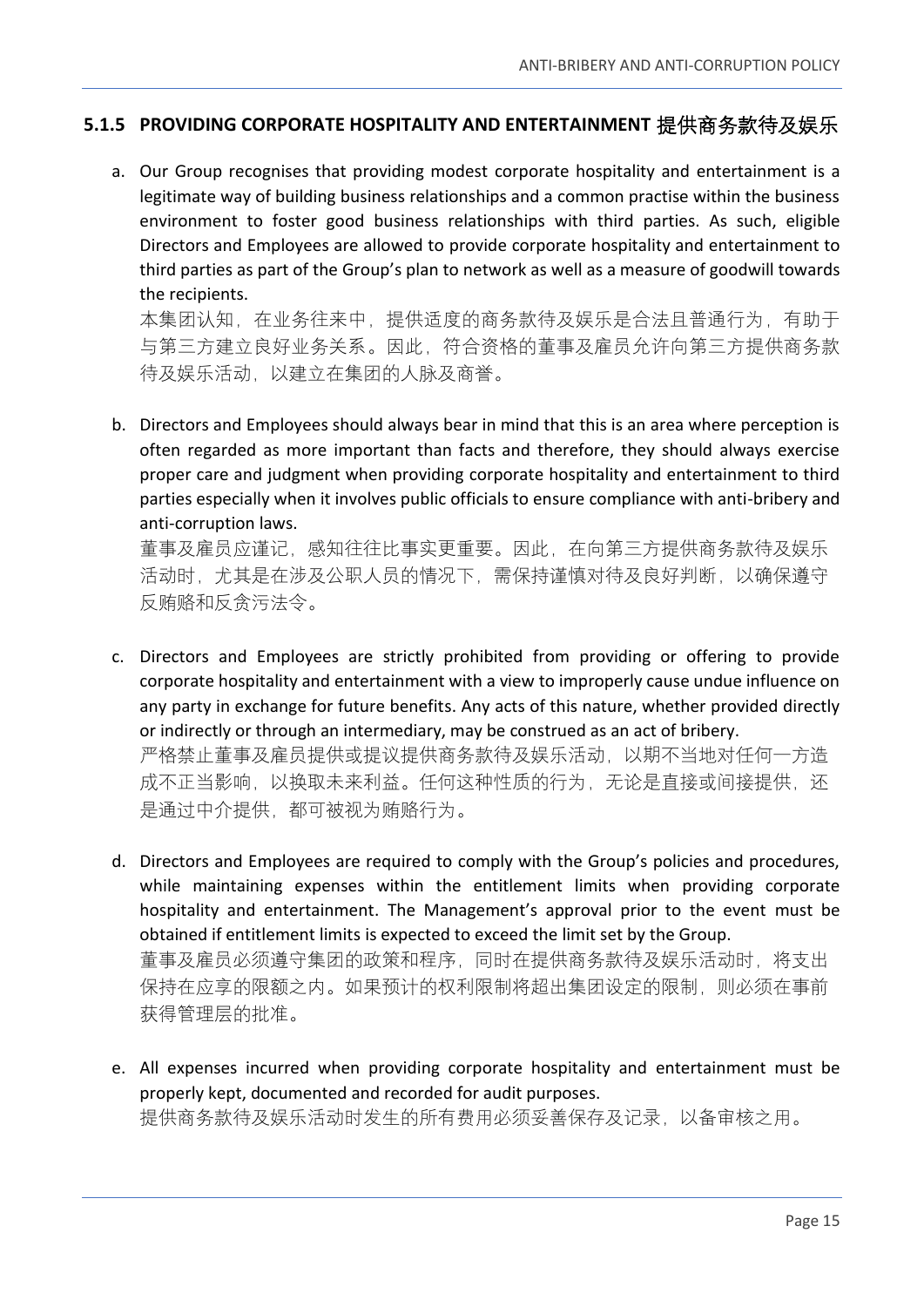#### <span id="page-15-0"></span>**5.1.6 DEALING WITH PUBLIC OFFICIALS**

a. Public officials are individuals exercising public functions or is acting in a public capacity, and shall include any of the following:

公职人员是指行使公共职能或以官方身份行事的人员:

- I. Yang Di-Pertuan Agong, Yang Dipertua Negeri, Sultan, Raja Muda, and Tengku Mahkota;
- II. An official or employee of any government, or any agency, statutory body, ministry or department of the government (of any level); 任何政府或政府的任何机构,法定机构,部门,体系(任何级别)的官员或雇 员;
- III. Police, military and judicial official (of any level); 警察,军事和司法官员(任何级别);
- IV. Member of Dewan Undangan Negeri and Dewan Negara;
- V. Senator; 参议员
- VI. Member of Parliament; 议会成员
- VII. Any individual acting in an official capacity for a government (of any level); 任何代表官方身份担任政府职务的个人(任何级别)
- VIII. Official or employee of a company/an enterprise wholly or partially state-owned (of any level); 国有公司或企业(全部或部分国有)的官方代表或雇员(任何级别)
- IX. A political party or official of a political party (of any level); and 政党或政党官员(任何级别);及
- X. A candidate for political office. 政治职务候选人
- b. Public officials include immediate family members, close associates and companies related to such individuals in their capacity as directors, members of management or beneficial owners. 公职人员包括其直系家庭成员,亲密联系人以及与其个人相关的公司,包括董事,管 理层成员或实益拥有人。
- c. Family members are individuals who are related to a public official either directly (consanguinity) or through marriage. A family member of public officials includes his/ her parents, siblings, spouse, children, and spouse's parents (biologically and non-biologically). 家庭成员是指与公职人员有直接或直接关系的个人(近亲)或姻亲关系。公职人员的 家庭成员包括其父母,兄弟姐妹,配偶,子女和配偶的父母(在生物学和非生物学 上)。
- d. A close associate is any individual closely connected to a public official, either socially or professionally.

亲密关联是指在社会上或职业上与公职人员紧密联系的任何人员。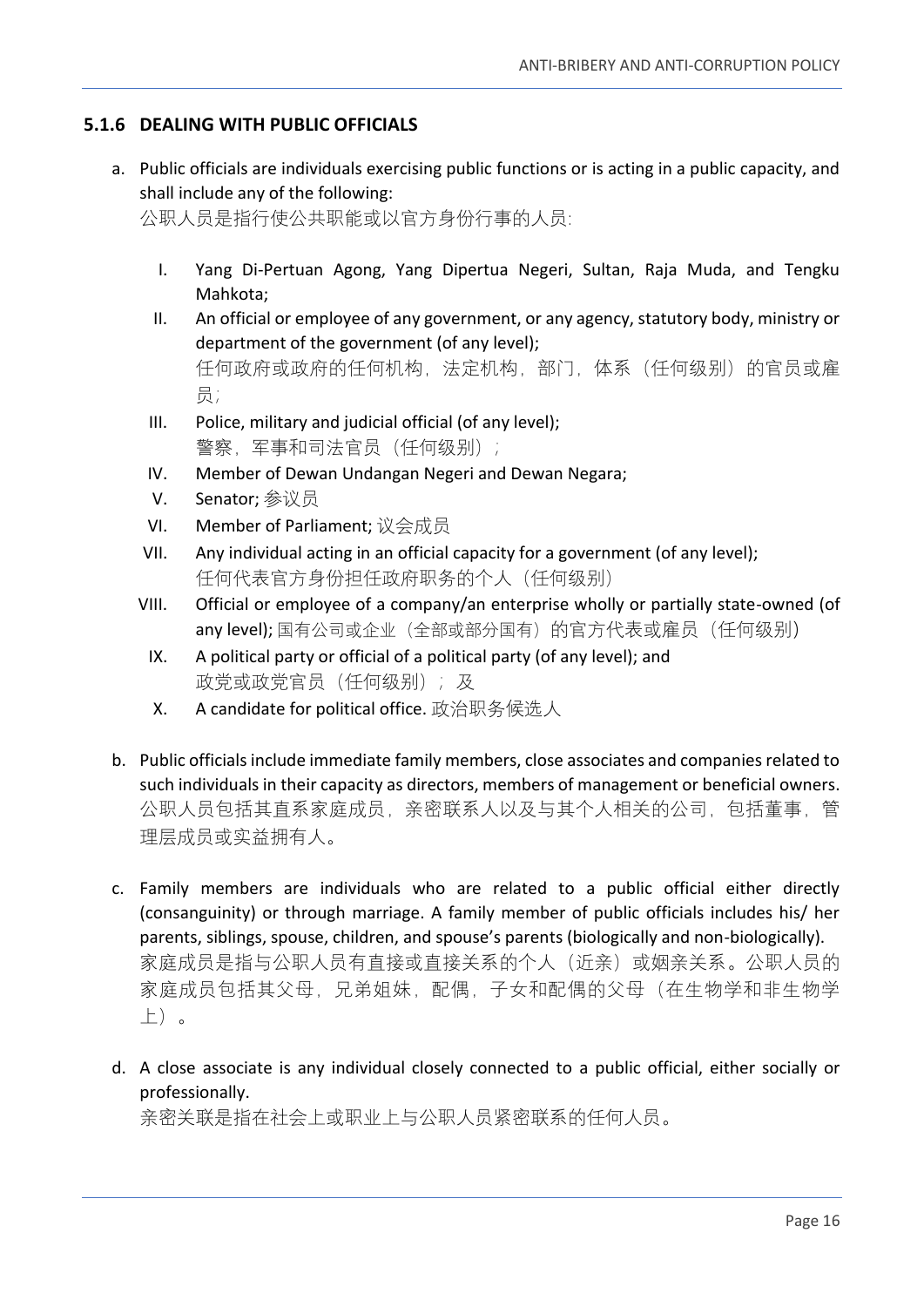- e. An individual who is closely connected to a public official may include the public official's: 与公职人员有密切关系的个人可以包括该公职人员的:
	- I. extended family members, such as relatives (biological and non-biological relationship); 衍生家庭成员, 例如亲戚(生物学和非生物学关系);
	- II. financially dependent individuals (i.e. persons salaried by the public official such as drivers, bodyguards, secretaries); 财务上有依赖性的人(即由公职人员发薪的人,例如司机,保镖,秘书);
	- III. business partners or associates; 商业伙伴或合伙人;
	- IV. prominent members of the same organisation as the public official; 与公职人员同组织的杰出成员;
	- V. individuals working closely with the public official (i.e. work colleagues); or 与公职人员紧密合作的个人(工作同事);或
	- VI. close friends. 密切往来的朋友
- f. Any business relationship with the Group involving interests of a public official who otherwise has a direct relationship with our Group, and which interests are not prohibited by the Group policies, requires disclosure.

若本集团的任何业务关系涉及公职人员的利益,而该公职人员的利益与本集团有直接 关系,且本集团政策未禁止其利益,则需要披露。

- g. In addition, management's specific approval for establishing business relationships with such customers must be obtained at the appropriate committee level. 此外,与此类公职人员建立业务关系必须提前获得最高管理层的特定批准。
- h. Directors and Employees are prohibited from paying for non-business travel, entertainment and hospitality for any public officials or his or her family members without permission from

the Board of Directors. 未经董事会许可,禁止董事及雇员为任何公职人员或其家庭成员支付非商务旅行,娱 乐和款待。

i. If approval is obtained to provide Benefits to public officials, the Directors or Employees must ensure that the gift (only corporate gift is allowed), entertainment or corporate hospitality is not excessive and lavish, and must commensurate with the official designation of the public official and not the personal capacity.

若已获得批准向公职人员提供福利,则董事或雇员必须确保礼品(仅允许公司礼品), 娱乐活动或公司招待不过度和豪华,并且必须与公职人员的职位相称,而并非个人能 力。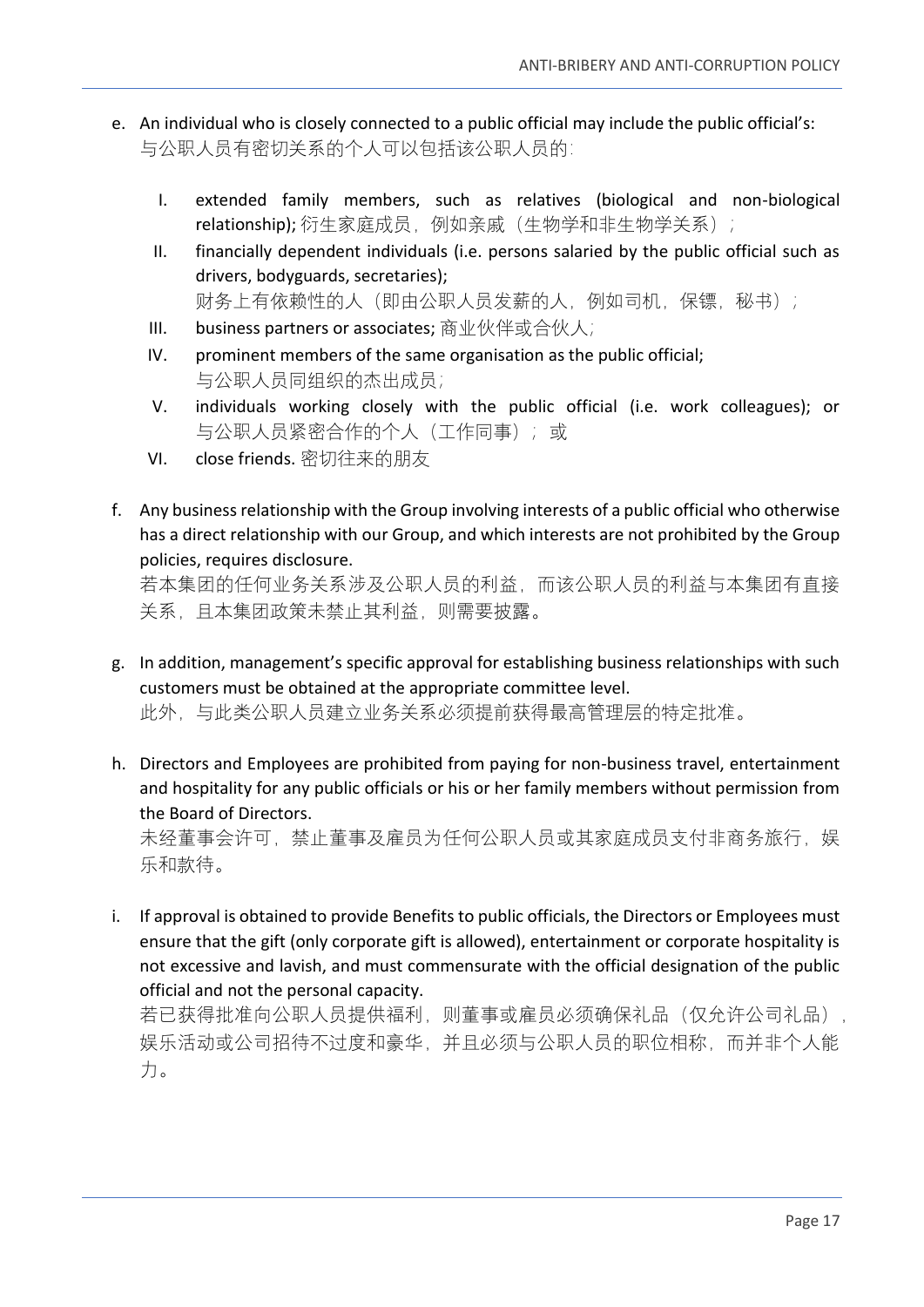# <span id="page-17-0"></span>**5.2 CORPORATE SOCIAL RESPONSIBILITY (CSR), DONATION AND SPONSORSHIPS** 企业社会责任,捐赠及赞助

a. The Group encourages and supports charitable donations and sponsorships, whether of inkind services, knowledge, time, or direct financial contributions, to individuals, organisations, communities and societies who require special help and care. 本集团鼓励并支持对有需要特殊帮助和关怀的个人,组织,社区和社会的慈善捐赠和

赞助,无论是实物服务,知识,时间还是直接的财务捐助。

b. As bribes can be concealed in the form of charitable, sponsorships or donations, all CSR, sponsorships and donations shall be done in good faith and are not aimed to gain any business or other advantage in return, whether for the Group or self-enrich, that may be considered improper.

由于可以通过慈善,赞助或捐赠的形式掩盖贿赂,因此,所有企业社会责任,赞助和 捐赠均应真诚地进行,而非为了获得任何可能被认为是不适当的业务或其他利益,无 论是对集团或个人。

- c. Any CSR, donations and sponsorship activities conducted must not be used as a conduit to circumvent, avoid, or evade the laws or regulatory requirements. More importantly, it shall not be used to facilitate corruption, illegal and money laundering activities. 进行的任何企业社会责任,捐赠和赞助活动均不得用作规避,避免或逃避法律或法规 要求的渠道。更重要的是,不得将其用于促进贪污,非法和洗钱活动。
- d. All CSR, donations and sponsorship requests must be carefully examined for legitimacy and not be made to improperly influence a business outcome. 必须仔细检查所有企业社会责任,捐赠和赞助请求的合法性,并且不得对业务成果产 生不当影响。
- e. The proposed recipient must be a legitimate organisation and appropriate due diligence must be conducted in order to ensure that the benefits will reach the intended recipients whilst the programmes meet the intended objectives. 拟议的接受者必须是一个合法的组织,并且必须进行适当的尽职调查,以确保利益可

以到达既定的接受者,且计划可以达到预期的目标。

f. Must not be made to individuals or in cash; or be made at the request of a public official as an inducement to or reward for acting improperly. 不可授予个人或给予现金;或应公职人员的请求而给予赞助或捐赠,以诱使或奖励不 当行为。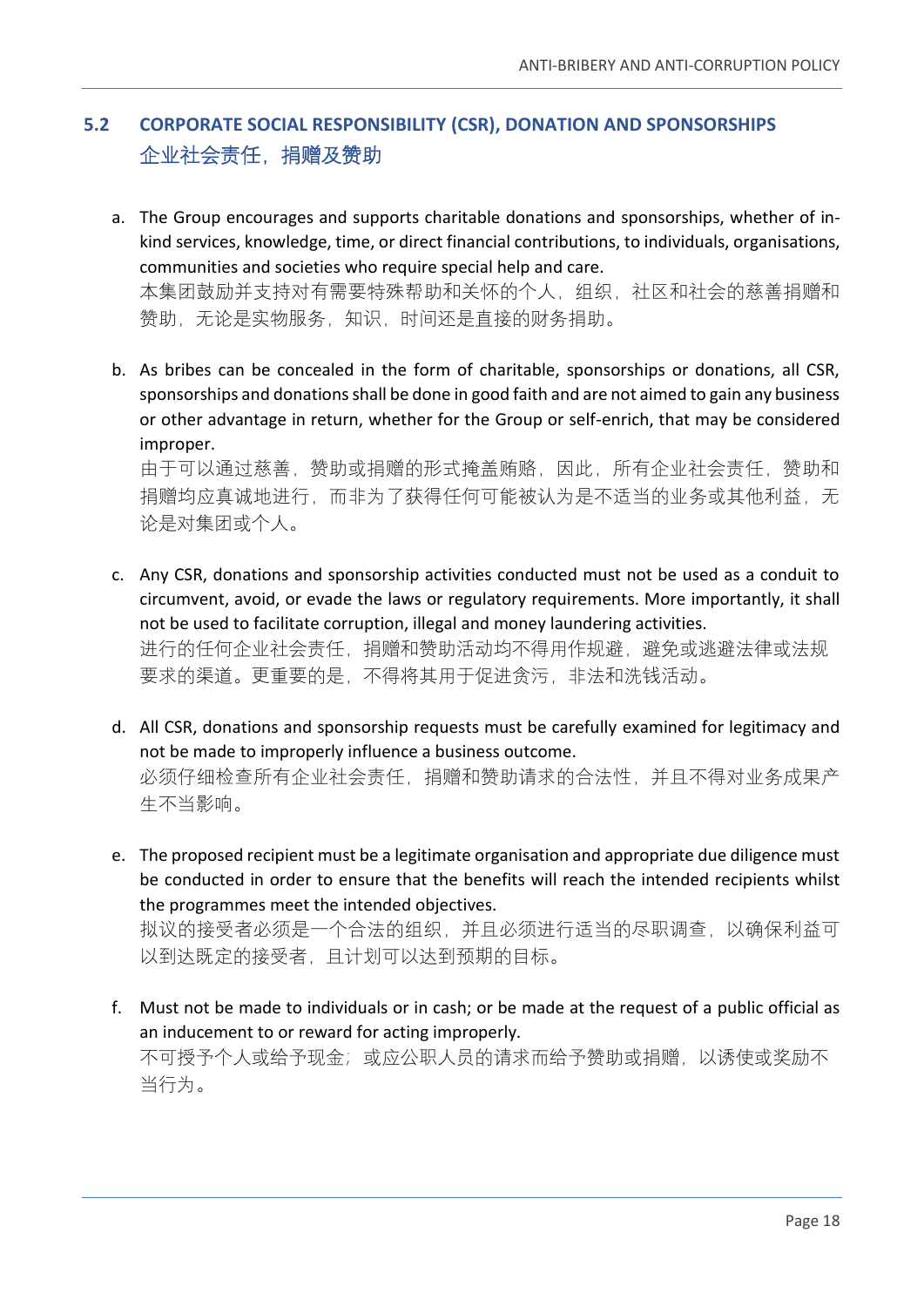g. All CSR, donations and sponsorship shall be made in accordance with the approval budget and must obtain approval from the Management; all the relevant document or record shall be kept by the Group.

所有企业社会责任,捐赠和赞助均应按照批准预算进行,并且必须获得管理层的批准; 所有相关文件或记录应由集团保存。

h. Any charitable donations and sponsorships made in a private capacity of a Director or Employee should never be in exchange for any improper purposes that may affect the business of the Group.

以董事或雇员的私人身份进行的任何慈善捐赠和赞助,绝不能以任何可能影响本集团 业务的不正当目的作为交换。

## <span id="page-18-0"></span>**5.2.1 POLITICAL CONTRIBUTIONS** 政治捐献

- a. As a matter of general policy, the Group does not make or offer monetary or in-kind political contributions to political parties, political party officials or candidates for political office. 一般情况,本集团不向政党,政党官员或政治职位候选人提供任何形式的政治捐献。
- b. In very limited circumstances, if any contribution is to be made, it must be approved by our Management, permissible under applicable laws and must not be made with any promise or expectation of favourable treatment in return. 在非常有限的情况下,若非得要作出任何贡献,则必须得到管理层的批准,在适用法 律许可之下,并且不得有任何优惠待遇作为回报的任何承诺或期望。
- c. Records of such contributions shall be properly maintained and kept by the Group. 此类捐款的记录需妥善记录并保存。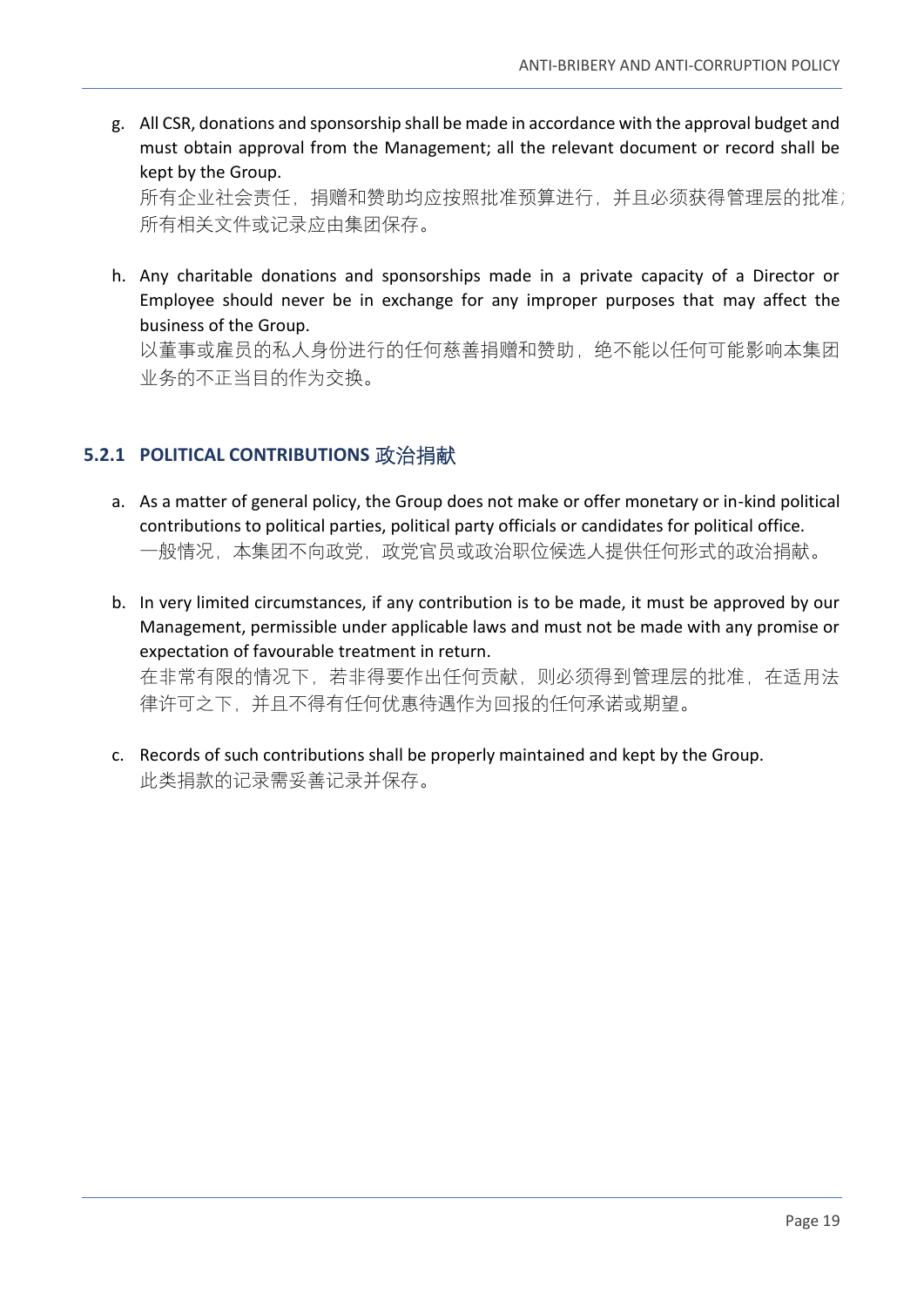#### <span id="page-19-0"></span>**5.3 FACILITATION PAYMENT** 疏通费

- a. Facilitation payments are unofficial payments or other benefits made to secure or expedite the performance of a routine or administrative function. 疏通费是向某个有控制或决策权的人所付出的款项以确保或加速履行其职务。
- b. It need not involve cash or other financial asset as it can be any sort of advantage with the intention to influence them in their duties. 它未必涉及现金或其他金融资产,可以是任何形式的好处,以影响对方的职责。
- c. Our Group prohibits accepting or obtaining, either directly or indirectly, facilitation payments from any person for the benefit of the Employee himself or for any other person. The reason underlying this prohibition is that facilitation payment is seen as a form of bribery and corruption.

本集团禁止任何雇员直接或间接接受或获得任何人的疏通费以取得自身或他人利益。 疏通费被视为贿赂和贪污的一种形式。

d. Directors or Employees must not offer, promise, give, request accept or receive anything which might reasonably be regarded as a facilitation payment. If facilitation payments are requested or offered, a report must be made to the relevant superior, the Management or via the Group's Whistleblowing channel. 董事或雇员不得提供,承诺,给予,要求接受或接受任何可能被视为疏通费的款项。 如被要求或提供疏通费,则必须向相关上级,管理层或通过本集团的举报渠道进行举

报。

e. However, there are certain situations or circumstances where Employees will have to make facilitation payments in order to protect a staff's life, limb or liberty. In dangerous situations like this, staffs are allowed to make payments but is required to immediately report to the Group. Making facilitation payment in such situation is the only exception which can be used as a defence when faced with allegations of bribery and corruptions.

然而,在某些情况下,雇员为了保护生命,肢体或自由,被迫必须支付疏通费。在此 类危险状况下,雇员允许付疏通费,但必须立即向集团报告,以记录事件的详细信息。 唯有在危险情况下支付的疏通费,是当面对贿赂和贪污指控时,唯一可用作辩护的例 外。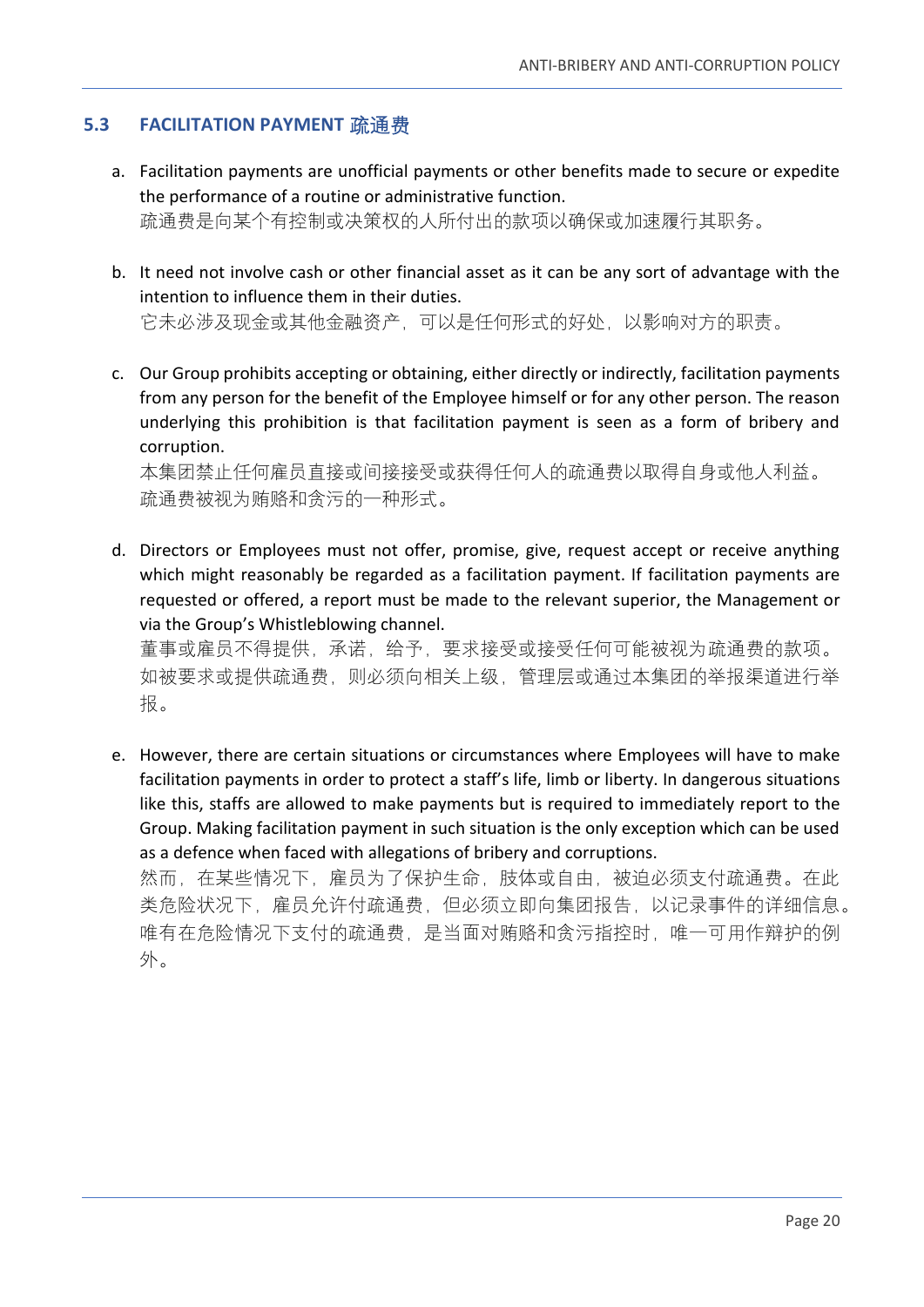#### <span id="page-20-0"></span>**5.4 PURCHASING AND PROCUREMENT PRACTICES** 采购和采购惯例

- a. Directors and Employees are responsible to ensure the Group's purchase of required materials, supplies, equipment, or sub-contract services are procured at the most favourable and competitive terms. 董事及雇员有责任确保以最优惠和最具竞争力的条件采购本集团所需的材料,用品, 设备或分包服务。
- b. All new procurement or services will have to obtain at least three quotations for Management's approval, and all quotations shall be properly kept by the relevant departments. 所有新的采购或服务都必须至少获得三份报价单,以供管理层批准,所有报价单均应 由相关部门妥善保存。
- c. Directors and Employees must avoid soliciting illegal purchases and procurement practises and be cautious of involvement in any bribery or corrupt act. 董事和员工必须避免进行非法采购,并加倍谨慎任何有可能涉及贿赂或贪污的行为。

#### **QUICK SUMMARY**

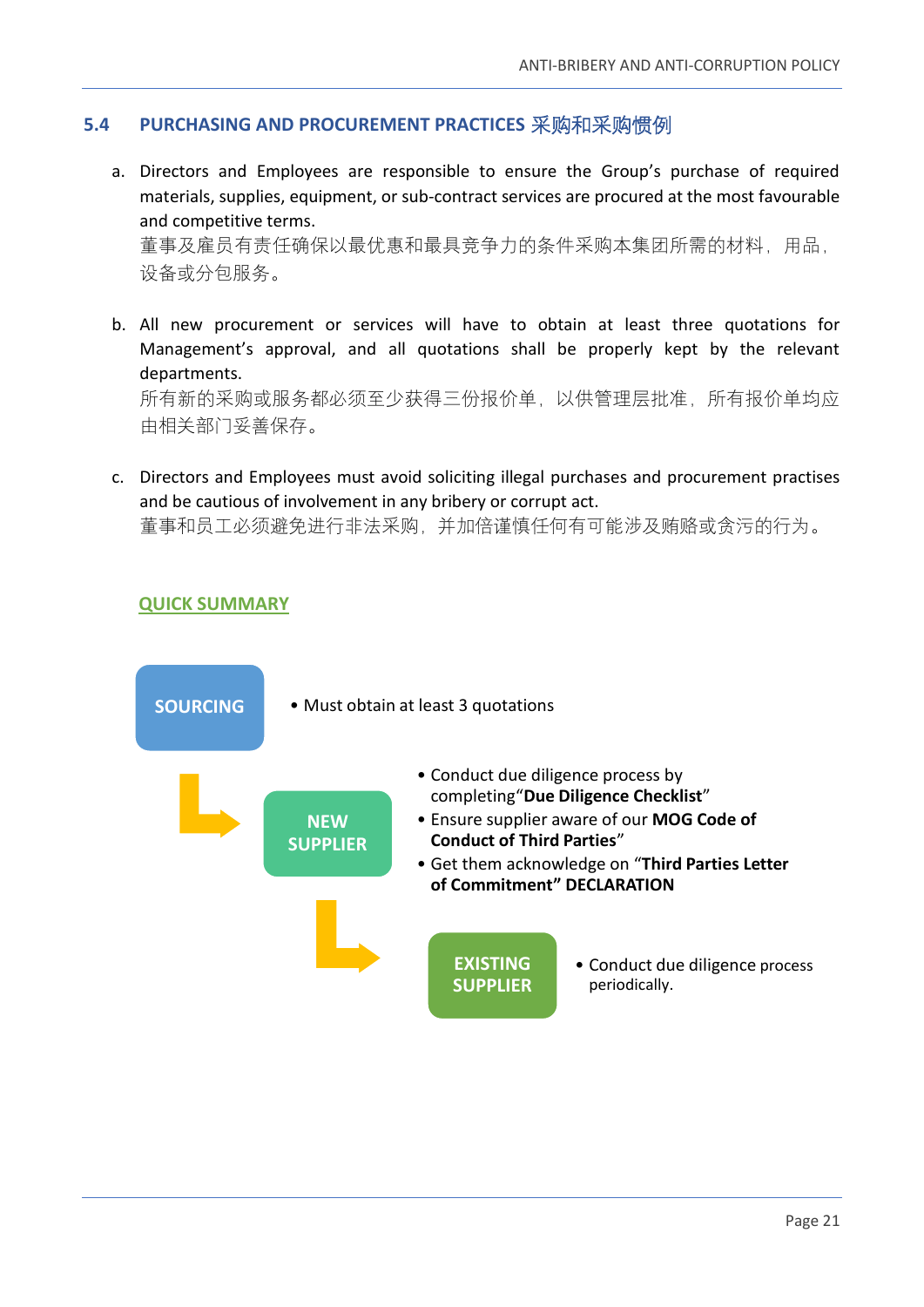#### <span id="page-21-0"></span>**5.5 RECRUITMENT OF EMPLOYEES** 员工招聘

a. The recruitment of Directors and Employees will be based on approved selection criteria to ensure that only the most qualified and suitable individuals based on qualifications, performance, skills and experience are employed. This is crucial to ensure that no element of corruption is involved in the hiring process.

董事及雇员的招募将基于批准的慎选标准,仅聘用基于资格,绩效,技能和经验的最 合格和最合适的人员,以确保招聘过程中不涉及任何贪污要素。

b. Family members of Directors and Employees may be hired as employees of MOG only if the appointment is based on qualifications, performance, skills and experience. There should be no direct reporting relationship between the Director or Employee and his or her family member. Approval from Board of Directors is required if any family member of the Director is being appointed into the Board of Directors. The Director has a duty to disclose the relationship between himself and his family member.

只有根据资格,绩效,技能和经验任命的董事及雇员的家庭成员才能被聘为 MOG 的雇 员。董事或雇员与其家庭成员之间不应有直接报告关系。任何董事的家庭成员欲进入 董事会,都需获得董事会的批准。董事有责任披露自己及其家人之间的关系。

c. In line with this, proper background checks should be conducted in order to ensure that the potential employee has not been convicted for any bribery or corruption cases. More detailed background checks should be carried out when hiring employees in the management level, as they would be tasked with decision-making obligations. 因此,需进行适当的背景调查,以确保准雇员没有因任何贿赂或贪污案件而被定罪。

管理层级别的员工应工作将承担决策责任,因此需进行更详细的背景调查。

#### <span id="page-21-1"></span>**5.6 MONEY LAUNDERING** 洗钱

a. Our Group strongly objects practises relating to money laundering which include dealing with proceeds of criminal activities. All Directors and Employees must avoid violating anti-money laundering laws in the country, at all cost.

本集团强烈反对任何与洗钱有关的活动,包括处理犯罪活动的收益。所有董事及雇员 必须尽最大责任,避免触犯反洗钱法律。

b. Directors and Employees are expected to conduct reasonable due diligence on third parties to understand their business background and to determine the origin and destination of money and services.

董事及雇员应对第三方进行合理的尽职调查,以了解其业务背景并确定金钱和服务的 来源和目的地。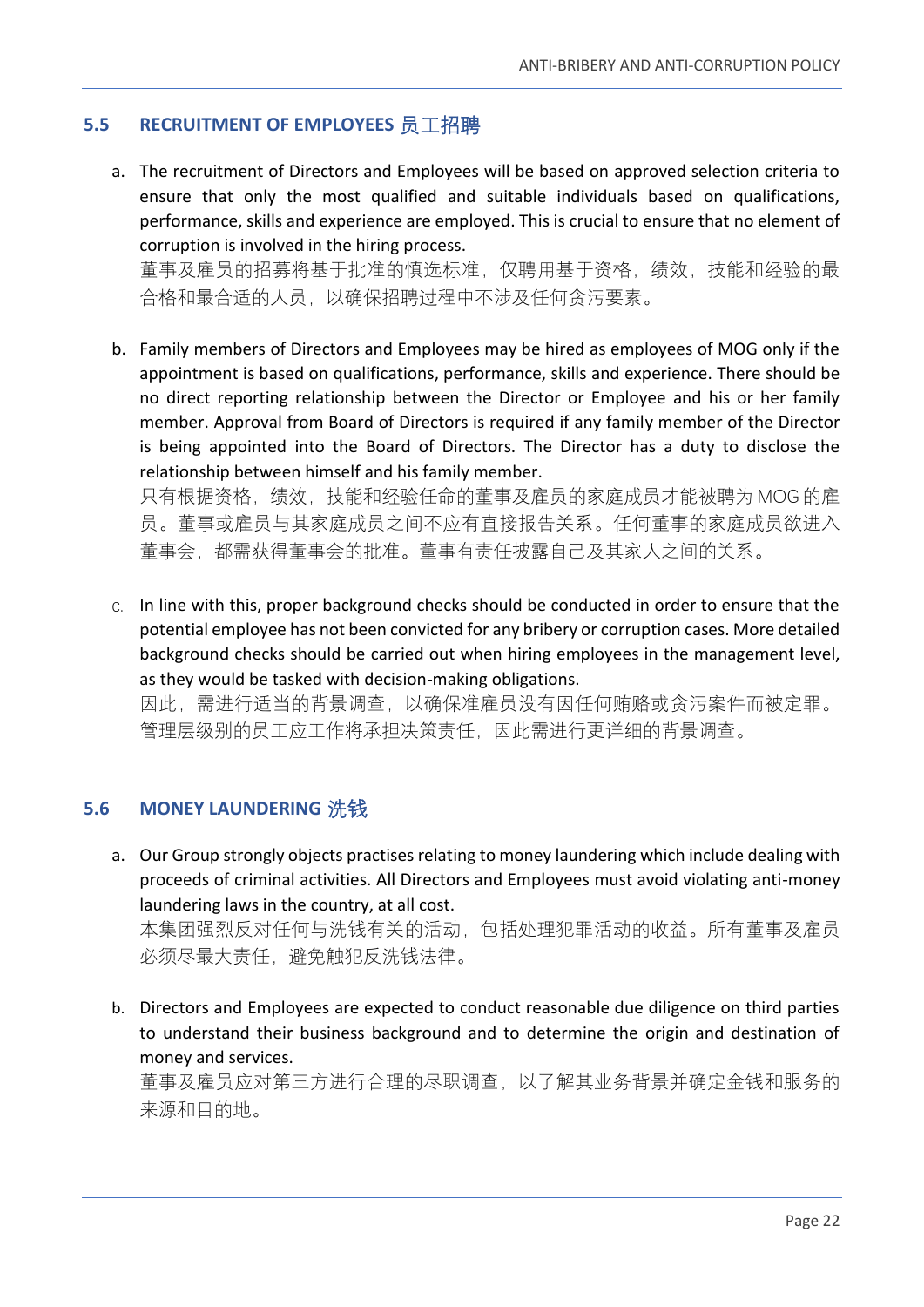#### <span id="page-22-0"></span>**6. DEALING WITH THIRD PARTIES**

a. Our Group dealing with third parties, which include but not limited to agents, consultant or advisors, contractors or subcontractors, business contacts, joint venture partners, vendors or parties supplying good and services and customers must be carried out in compliance with the relevant laws and must be consistent with the values and principles of the Group's policies. As part of the Group's commitment, all forms of bribery and corruptions are unacceptable and will not be tolerated.

本集团与第三方的往来,包括但不限于代理商,顾问,承包商或分包商,业务联系人,合 资伙伴,供应商或客人 — 必须遵守相关法律并与本集团政策保持一致的价值观和原则。 作为集团承诺的一部分,本集团不接受且不容忍任何形式的贿赂和贪污行为。

b. For the purpose of this policy, the third parties shall include all legitimate business entities ranging from public limited companies and private limited companies to partnerships and sole proprietorships.

就此政策而言,第三方应包括任何合法的商业实体,从公共有限公司和私人有限公司至合 伙企业和独资企业。

c. Our Group expects all third parties acting for or on its behalf to approach any issues of bribery and corruptions in a manner that is consistent with the principles set out in this Policy. Our Group requires all these parties to cooperate and ensure compliance with these standards in order to maintain the business relationship.

本集团期望所有代表或代为行事的第三方,能以符合此政策所规定的原则,处理所面对的 任何贿赂和贪污问题;并要求各方合作,严格遵守此政策中所体现的标准,以维持业务关 系。

- d. To ensure that our Group only conduct businesses with third parties who share our standards of integrity, Directors and Employees must exercise the following: 为确保本集团仅与符合我们诚信标准的第三方拓展业务,董事及雇员必须执行以下事项:
	- I. Conduct proper due diligence to assess the integrity of prospective business counterparties. 进行适当的尽职调查,以评估潜在业务对手的完整性。
	- II. Not to enter into any business dealings with any third party who can reasonably be suspected to engage in bribery or improper business practices unless those suspicions are investigated and resolved.

除非经过调查和得到解决,否则勿与任何合理怀疑涉嫌贿赂及贪污或任何不正当商 业行为的第三方进行任何业务往来。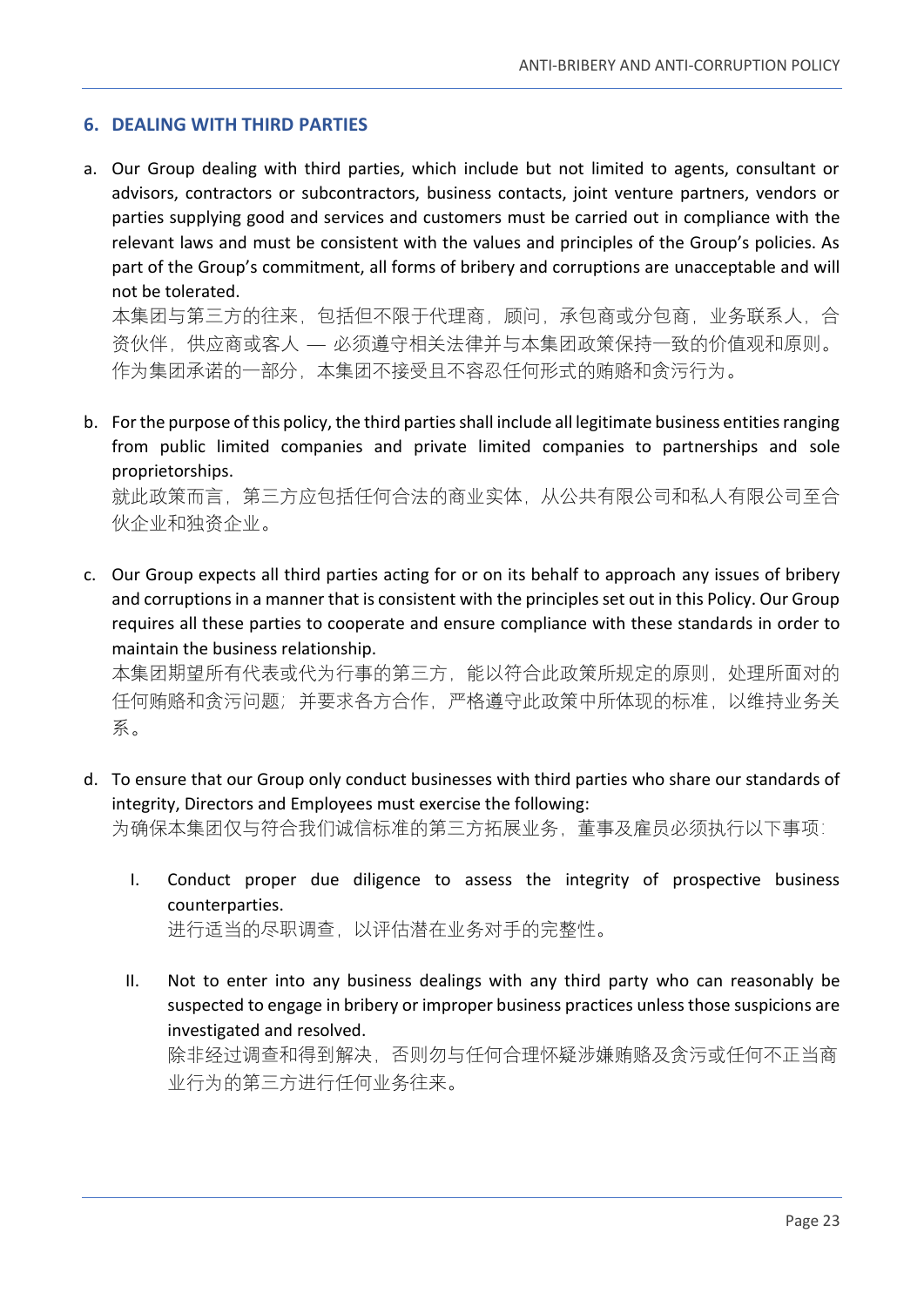- III. Inform relevant third party of the Group's Code of Business Conduct for Third Parties, Whistleblowing channel and its other relevant policies. 通知相关的第三方有关本集团的第三方商业行为守则,举报渠道及其他相关政策。
- e. All third parties must sign the "Third Party Letter of Commitment and Declaration" Form (refer to Appendix B) which states that:

所有第三方都必须签署"第三方承诺和声明书" (请参阅附录 B), 其中指出:

I. They understand and will comply with all applicable laws and regulations. Besides, they are also ready to commit to anti-corruption principles which includes promoting values of integrity, transparency, accountability, good corporate governance, prevention of corruption, fighting any form of corrupt practice, as well as supporting anti-corruption initiatives led by the government and the local authorities (hereinafter collectively referred to as "the requirements").

他们了解并遵守所有适用的法律和条规。此外,他们将遵守反贪污原则,包括促进 廉正,透明,问责制,良好的公司治理,预防贪污,打击任何形式的贪污行为,以 及支持由政府和地方当局所领导的反贪污举措(以下统称为"要求")。

II. They have not been convicted nor subjected to any investigation, inquiry or enforcement proceedings by the relevant authorities of any actual or suspected breach and will report any actual or suspected breach as soon as reasonably practicable and to the extent permitted by the law, to our Group.

他们并未因任何实际或疑似违规而被定罪,也未受到有关当局的任何调查,询问或 执行程序。若出现任何实际或疑似违规行为,在合理范围及法律允许下,须尽快向 本集团报告。

III. They undertake to promptly inform our Group of any breach and / or alleged / suspected breach of the requirements and cooperate with our investigations of such breach involving our Directors and Employees.

他们须承诺,若有任何违反和/或涉嫌/怀疑违反此政策的情况,需立即通知本集团, 并配合我们对涉及董事及雇员的违规行为进行调查。

IV. They acknowledge that the provisions set out in the declaration form shall form part of the terms and conditions of their appointment and / or contract of service. Meanwhile, they are liable to indemnify our Group's from and against any and all judgements, losses, liabilities, penalties, damages (including loss of profit), costs, expenses, claims, demands and causes of action of every kind, resulting from such breach and termination. 他们须确认,第三方申报表中所规定的条款应构成其任命和/或服务合同的条款和 条件的一部分。同时,若因违规而导致终止合约,他们有责任对本集团负起因违规 而引起的任何判断,损失,负债,处罚,损害赔偿(包括利润损失),成本,费用, 索赔,要求和各种诉讼因由,进行赔偿。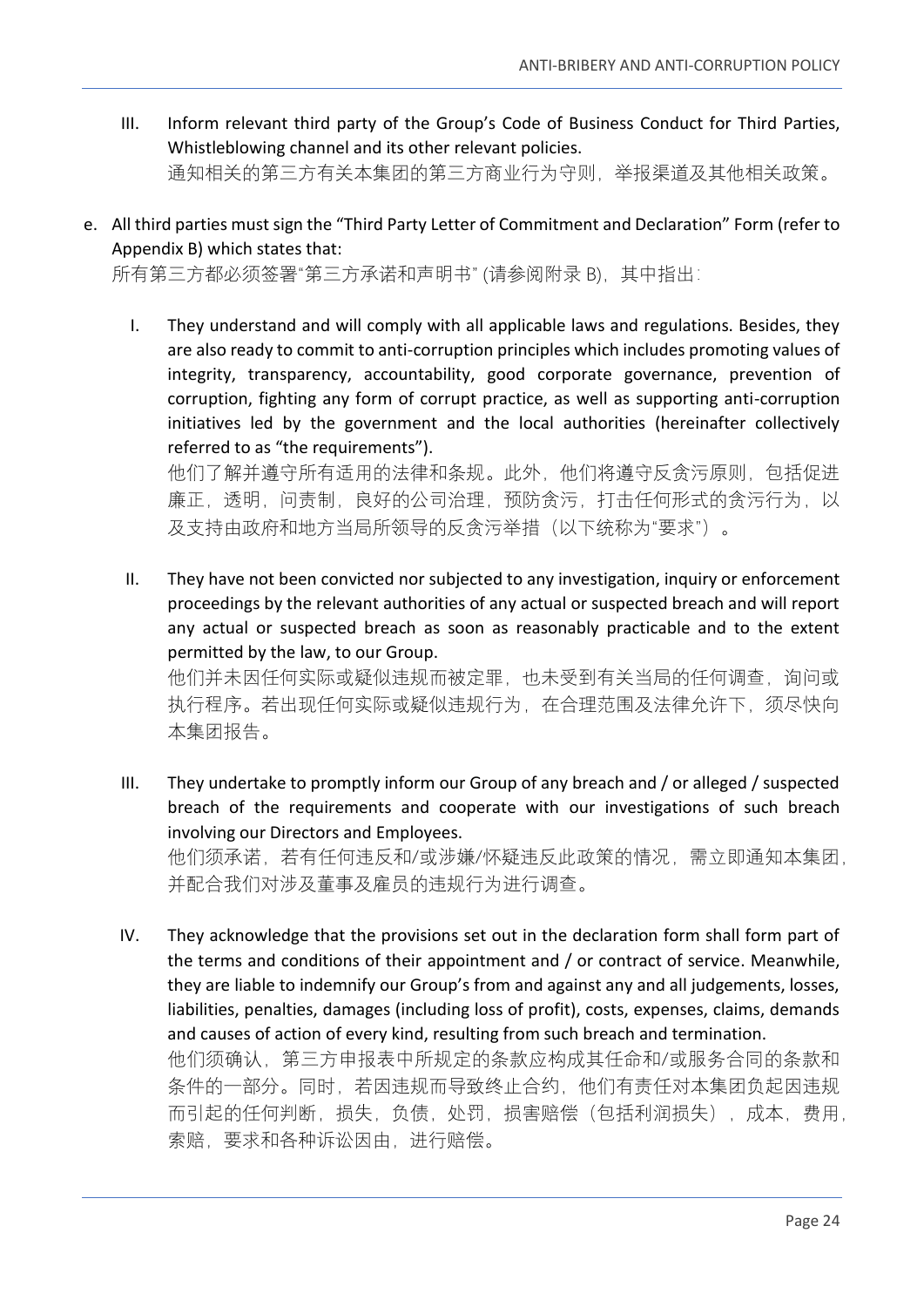V. They further acknowledge that our Group has the right to suspend or terminate their contract or agreement or job and disqualify them from tendering for future contracts or jobs if they are found to have breached the requirements or any other terms and conditions which have been implemented by our Group pursuant to the contract or agreement or job.

他们进一步确认,若发现他们违反了要求或任何其他条款和条件,本集团有权中止 或终止其合同或协议或工作,并有权取消他们对未来合同或工作的投标资格。

- f. Our Group will continue to be aware and will periodically monitor third parties performances and business practices to ensure ongoing compliance. 本集团将继续提高意识,并定期监测第三方的表现和业务实践,以确保持续合规。
- g. At some instances, our Group may also engage with online vendors or service providers such as for the purchase of air flight tickets, travel insurance etc. Such vendors are excluded from the requirement to sign the declaration form. Nevertheless, the staff is still required to ensure reasonable due care is exercised to protect the Group's interest at all times. 在某些情况下,本集团可能与在线供应商或服务提供商合作,例如购买机票,旅行保险等。 此类供应商无需签署声明表格。尽管如此,仍需雇员提高警惕以保护集团的利益。
- h. If at any point during the due diligence exercise or during the dealings with a third party, there are conflicts of interest or "red flags", it warrants further investigation and such matter must be sufficiently addressed before the engagement of the third party can proceed. 若再尽职调查过程中或与第三方打交道期间,存在利益冲突或"危险信号",则有必要进行 进一步调查,并且必须充分解决该问题,然后才能进行第三方的聘用。
- i. Examples of common "red flags" involving third parties include: 涉及第三方的常见"危险信号"包括:
	- I. The transaction involves a country known for a high incidence of corrupt payments. 交易涉及贪污率很高的国家。
	- II. Family, business or other "special" ties with government or public officials. 家庭,企业或其他"特殊"背景与政府或公职人员有关联。
	- III. A reference check reveals a flawed background or reputation of the third parties. 背景调查显示了第三方的背景或声誉存在缺陷。
	- IV. Objection to anti-bribery representations and warranties in commercial agreements or negative response when told of such requirements. 反对商业协议中的反贿赂陈述和保证,或在被告知此类要求时给予负面回应。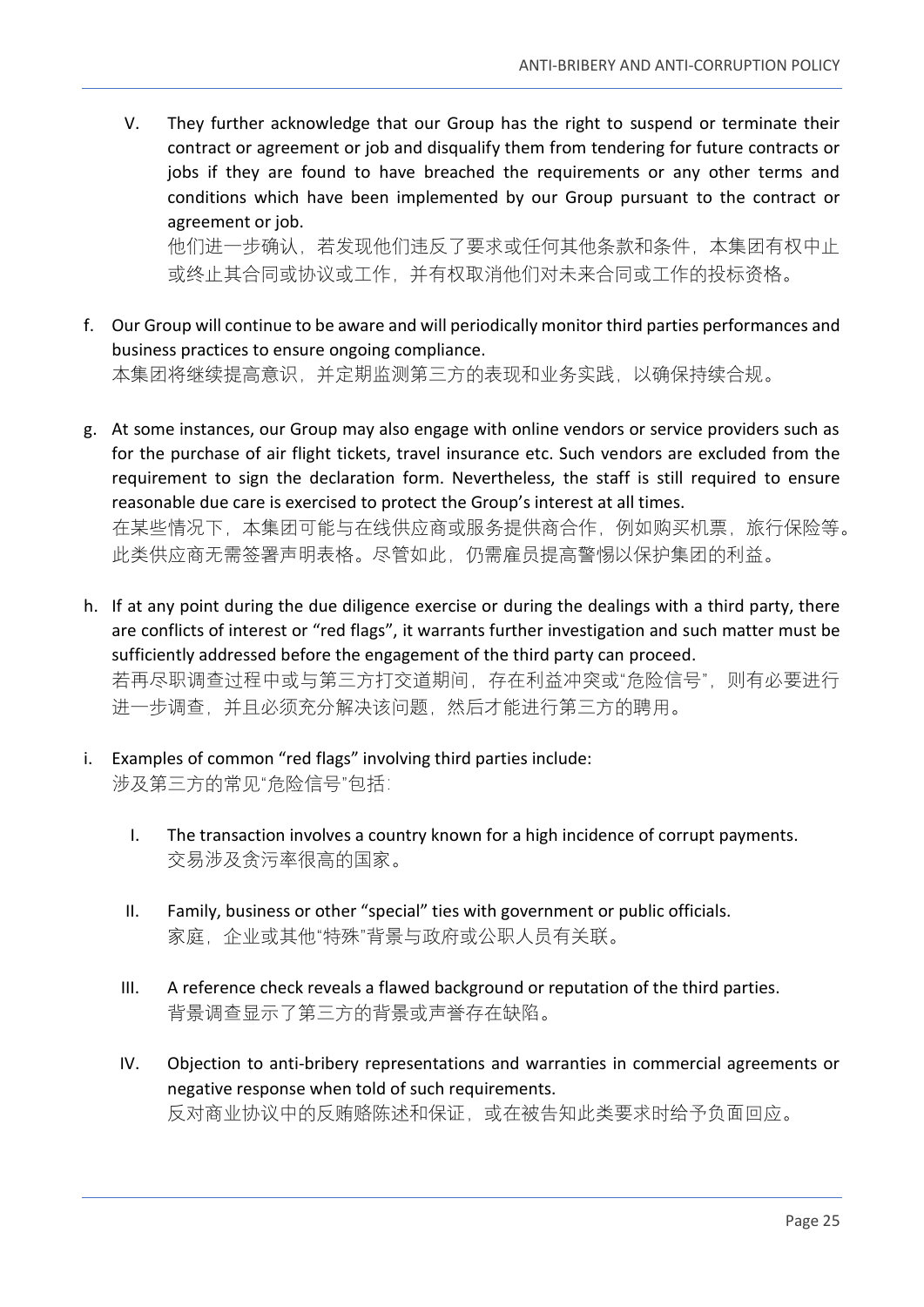- V. Convoluted payment arrangements such as payment in cash, payment to a third party or requests for upfront payment for expenses or other fees. 复杂的付款安排,例如现金付款,向第三方付款或要求预支费用或其他费用。
- VI. The third party requires that his or her identity not to be disclosed as part of the business transaction. 第三方要求在业务交易中不要披露其身份。
- VII. Inadequate credentials for the nature of the engagement or lack of an office or an established place of business. 参与性质的凭证不足或缺少办公室或既定营业地点。
- j. Our Group requires our Directors and Employees to use good judgement and common sense at all times when assessing the integrity and ethical business practices of third parties. 本集团要董事及雇员在评估第三方的诚信和道德商业惯例时始终保持良好的判断力和常识。
- k. The detailed due diligence checklist on third parties can be referred to in our "Due Diligence Checklist on Third Parties" (Appendix C). Directors and Employees should take note that the due diligence checklist is non-exhaustive and are strongly encouraged to add their own measures into the checklist for a meaningful and thorough assessment on the third party.

有关第三方的详细尽职调查清单,请参阅我们的"第三方尽职调查清单" (附录 C)。董事及 雇员应注意,尽职调查清单并不详尽,因此强烈建议将自己的措施添加到清单中,以对第 三方进行有意义且全面的评估。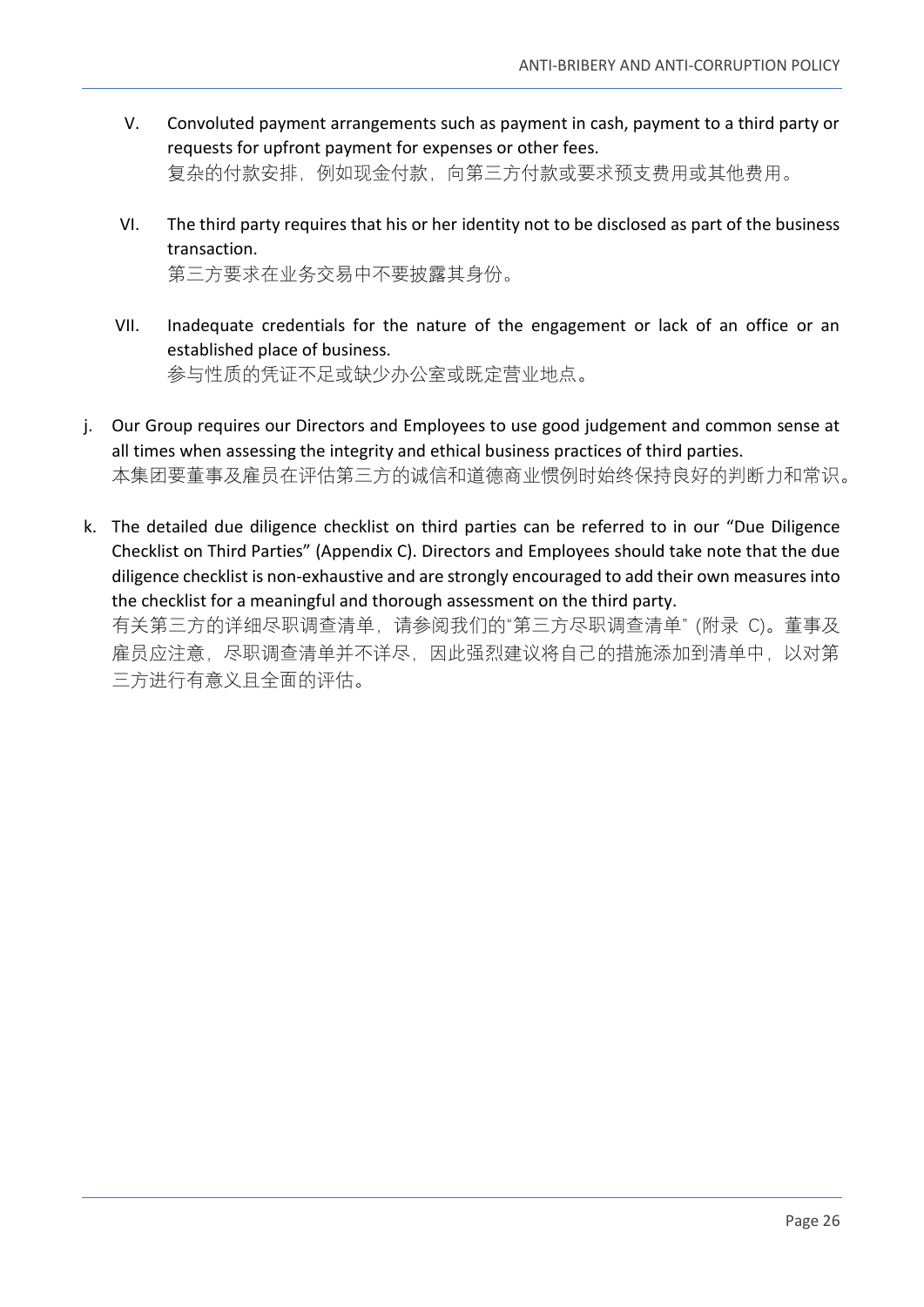## <span id="page-26-0"></span>**6.1 DUE DILIGENCE PROCESS** 尽职调查程序

a. The purpose of due diligence is to provide a guide to Directors and Employees who have to decide whether or not to continue the relationship with the relevant third party. Any unsatisfactory answer to the non-exhaustive due diligence checklist shall be treated as a red flag by the Directors and Employees.

尽职调查的目的是为必须决定是否继续与相关第三方建立关系的董事及雇员提供指南。 对于非详尽的尽职调查清单若存在任何不满意的回答,董事及雇员均应将其视为危险 信号。

b. If all identified red flags are sufficiently mitigated, then the Directors and Employees could proceed with the relationship. Similarly, if no red flags have been identified, then the Employee can proceed with the engagement (to satisfy that reasonable steps had been taken to address the corruption risk of the third party).

若所有识别出的危险信号得到充分缓解,则董事和员工可以继续进行合作。同样,若 未发现危险信号,则雇员可以进行下一步业务往来(此举为确保已采取合理步骤解决 第三方的贪污风险)。

c. If red flags have been identified but are not sufficiently mitigated, then it is critical that further inquiry is undertaken prior to entering into any contract or relationship. All red flags will need to be resolved or mitigated.

若已识别危险信号,但未得到充分缓解,在订立任何合同或业务关系之前进行进一步 的询问至关重要。所有危险信号都必须解决或缓解。

- d. The most common or direct way of resolving a red flag will be to contact the third party directly. In particular, the third party should be asked what measures they have taken to resolve the corruption issue which had taken place in their company. 解决危险信号的最常见或直接的方法是直接联系第三方。尤其应询问第三方,他们采 取了什么措施来解决公司中正发生的贪污问题。
- e. Our Group does not in any way limit the methods or mechanisms used by the Directors and Employees to conduct the third party's due diligence so long as the same is permitted by law. 在法律允许内,本集团不会以任何方式限制董事及雇员进行第三方尽职调查的方法或 机制。
- f. If the red flags relate to a historic investigation in corrupt activity where there were no convictions, then the red flag can be considered mitigated (though it is prudent to seek further information or background of the circumstances). 若危险信号涉及的背景调查是未被定罪的贪污活动,则可认为危险信号已减轻(仍需 谨慎寻求进一步的信息或背景情况)。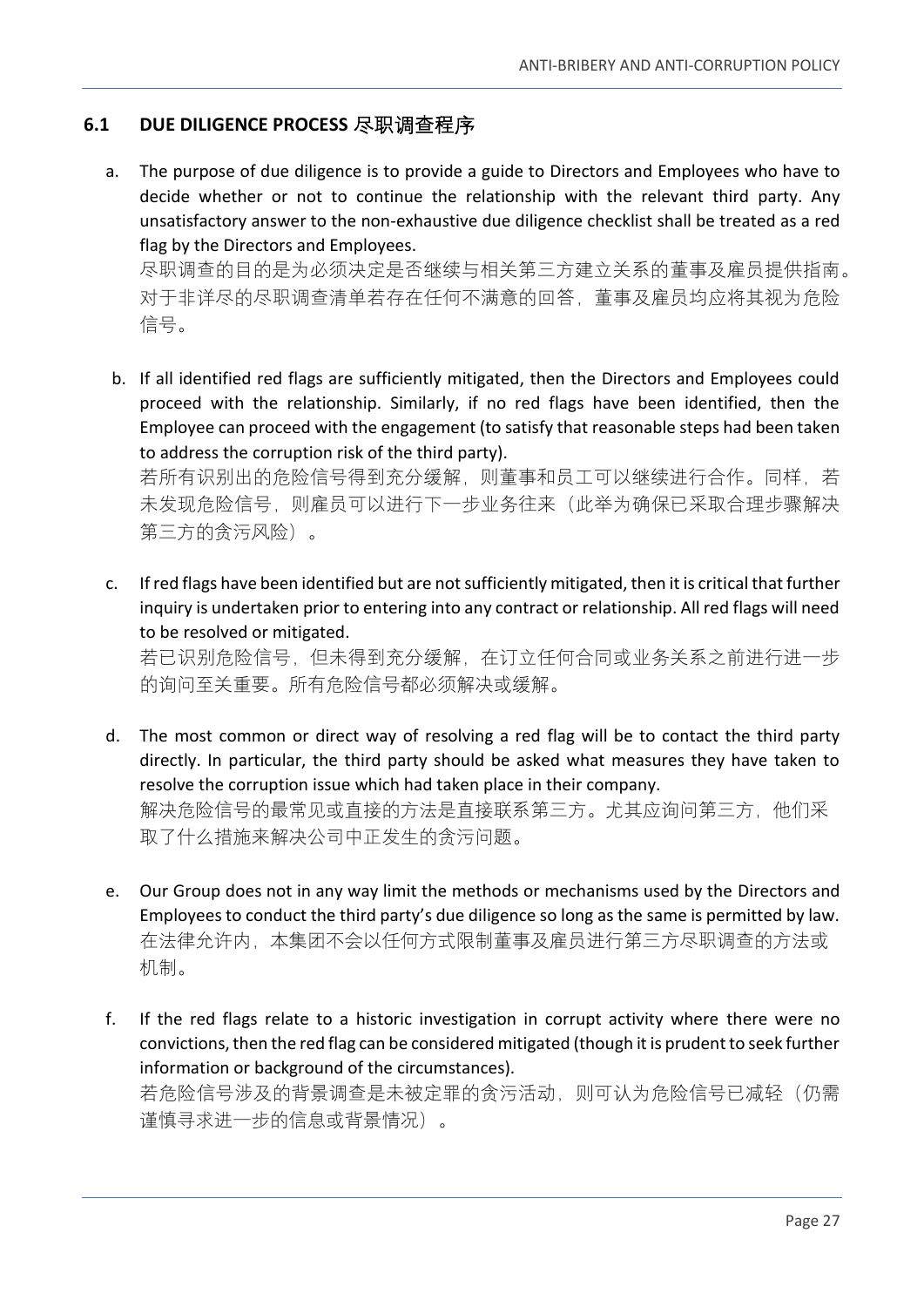g. In some circumstances, the red flags are unsubstantiated rumours which have not been formally investigated by the authorities or law enforcement agencies or proven in a court, tribunal or equivalent. Under this scenario, the Directors and Employees may proceed with the contract. Nevertheless, it is advisable for the Directors and Employees to continuously monitor the situation and immediately highlight to the Management if they notice any adverse findings.

在某些情况下,危险信号是未经证实的谣言,未经当局或执法机构的正式调查,也未 在法院,法庭或同等机构中得到证实。在此情况下,董事及雇员可以继续执行合同。 尽管如此,建议董事及雇员仍需不断监测形势,并在发现任何不利状况时立即向管理 层汇报。

h. When the Directors and Employees find that the red flags could not be mitigated or resolved despite all of the non-exhaustive measures, the Directors and Employees shall not proceed with the relationship with the third party.

当董事及雇员发现尽管采取了所有非详尽的措施仍无法缓解或解决危险信号时,董事 及雇员不得继续与第三方建立业务关系。

i. For any third party with positive public officials' trace, and the Directors and Employees have decided to commence the relationship whereby the interests are also not prohibited by our Group's policies, the disclosure in the financing requisition or request for proposal etc. is mandatory.

对于任何与公职人员有密切往来的第三方,在与本集团未有利益冲突下,而董事及雇 员已决定与其建立业务关系,则必须在融资申请书或计划书中披露此类信息。



# **QUICK SUMMARY**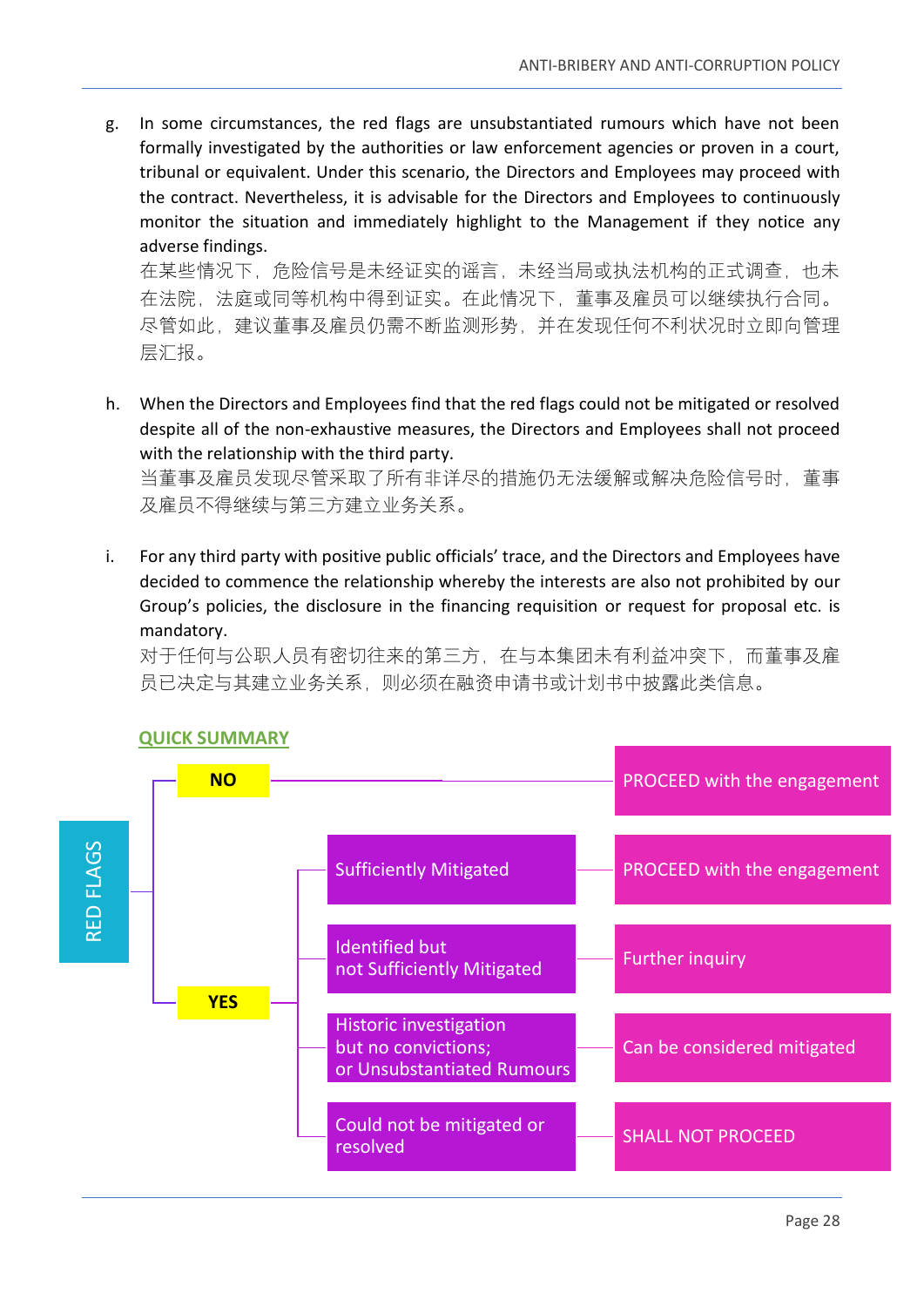## <span id="page-28-0"></span>**7. EMPLOYEE RESPONSIBILITY** 雇员责任

a. As an Employee of the Group, we must ensure that we have read, understand and comply with the information contained within this policy, and with any training or other anti-bribery and anticorruption information given. All employees have to sign "Employee Declaration" (refer to Appendix D).

作为集团的雇员,必须确保已阅读,理解并遵守此政策中所包含的信息,以及所提供的任 何培训或其他反贿赂和反贪污信息。全体雇员必须签署一份"雇员声明" (请参阅附录 D)。

- b. All Employees of the Group should comply with the following: 集团全体雇员应遵守以下规定:
	- I. Cannot give, promise to give, or offer, a payment, gift or hospitality with the expectation or hope that a business advantage will be received, or to reward a business advantage; 不允许给予,承诺给予或提供款项,赠礼或款待来获得或期望获得商业优势;
	- II. Cannot give, promise to give, or offer payment to any third party to "facilitate" or expedite a procedure; 不允许向任何第三方给予,承诺给予或提供款项以"促进"或加快既有的程序;
	- III. Cannot accept payment from any third party that you know or suspect is offered with the expectation that it will obtain a business advantage for them; 不允许接受来自已确定或怀疑想获得商业优势的第三方的任何款项;
	- IV. Cannot accept a gift or hospitality from any third party if you know or suspect that it is offered or provided with an expectation that a business advantage will be provided in return;

不允许接受来自已确定或怀疑想获得商业优势的第三方的任何礼品或款待;

- V. Cannot threaten or retaliate against another employee who refuses to commit a bribery offence or who has raised concerns under this policy. 不允许威胁或报复任何因拒绝贿赂或根据此政策提出疑虑的雇员。
- c. All Employees are equally responsible for the prevention, detection, and reporting of bribery and other forms of corruption.

所有雇员有同等责任共同防止,检测和举报贿赂或任何形式的贪污行为。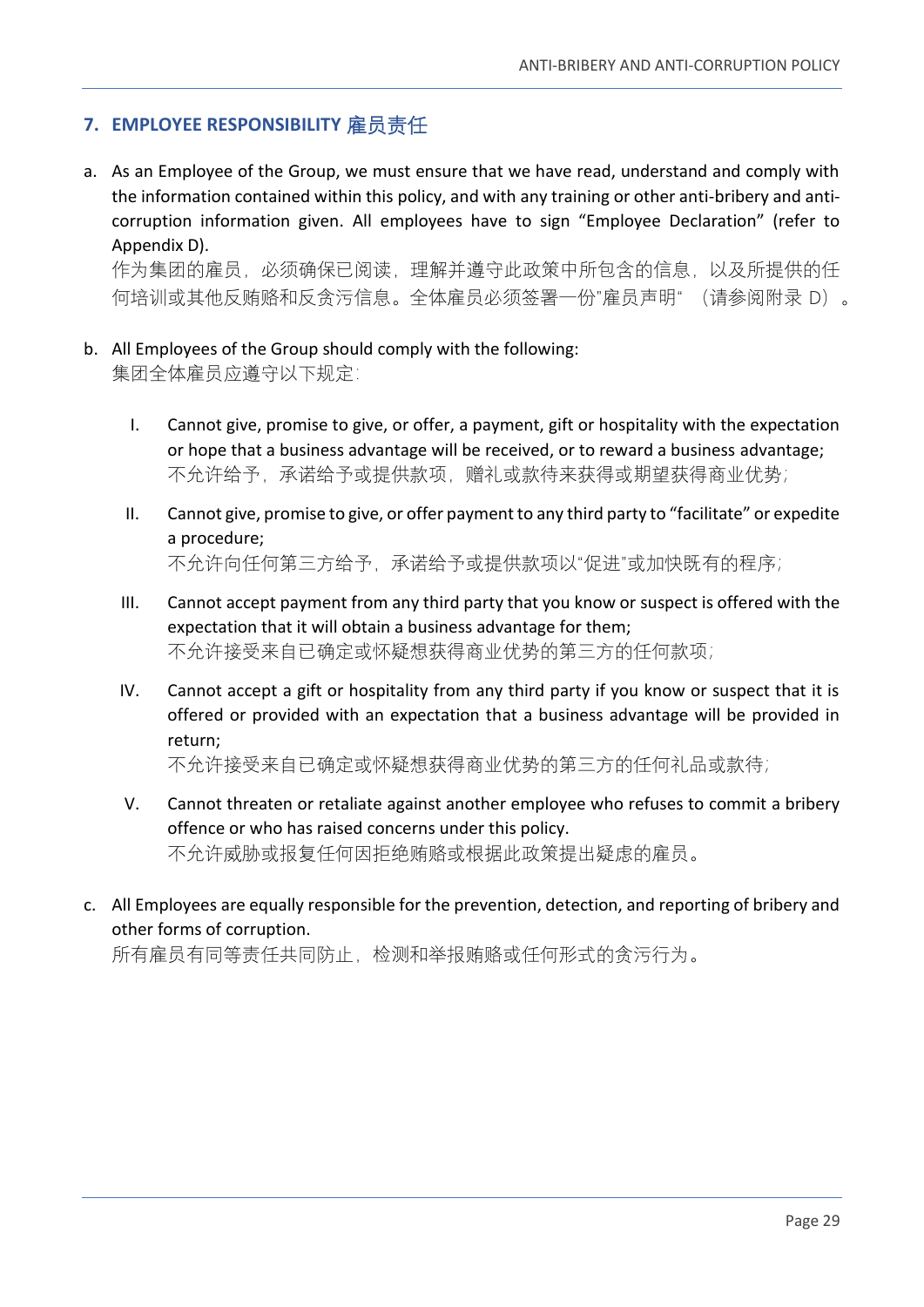# <span id="page-29-0"></span>**8. REPORTING VIOLATIONS OF THE POLICY** 举报违反政策的行为

a. Any employee who knows of, or suspects, a violation of the Policy, is encouraged to report their concerns through the Group's Whistleblowing Channel. The provisions and procedure of the Whistleblowing Policy is available on the Group's website at mog.com.my. 任何雇员若得悉或怀疑他人存在违反公司政策等违规行为,可以通过集团的举报渠道举报疑虑。

《举报政策》的规定和程序可在集团网站 mog.com.my 上寻获。

b. No individual will be discriminated against or suffer any sort or manner of retaliation for raising genuine concerns or reporting in good faith on violations or suspected violations of the Policy. All reports will be treated confidentially.

任何人都不会因真诚地提出真实疑虑,或真诚地举报违反或怀疑违反此政策的行为,而受 到歧视或遭受任何形式的报复。所有举报将被保密处理。

c. However, malicious false allegations will be viewed seriously and treated as a gross misconduct and if proven, may lead to dismissal. Making a false report may result in the reporting individual being held personally liable for damages by anyone who may have been affected by the false disclosure.

反之,恶意的虚假指控将被认真对待,并被视为严重的不当行为;一经证实,将导致解雇。 做出虚假举报者,需独立承担任何因虚假举报所带来的影响。

#### <span id="page-29-1"></span>**9. PROTECTION** 保护

a. If the Director or Employee encounters any form of bribery or corruption, he or she has a duty to disclose or report such acts to the Group.

如任何董事或雇员面对任何形式的贿赂或贪污行为,皆有义务向集团披露或举报。

b. The Group will protect the Director or Employee against detrimental action i.e. against retaliation, punishment and / or unfair treatment (including intimidation, harassment, discrimination, demotion and termination of employment) from his / her superior or any other employees as a result of refusing to accept or offer a bribe to other corrupt activities or because report a concern relating to bribery or corruption.

任何不愿接受或提供贿赂,或因为举报与贿赂或贪污有关的问题的董事或雇员,将受本集 团保护免遭其上级或任何其他雇员的惩罚和/或不公平待遇,包括恐吓,骚扰,歧视,降 职和解雇。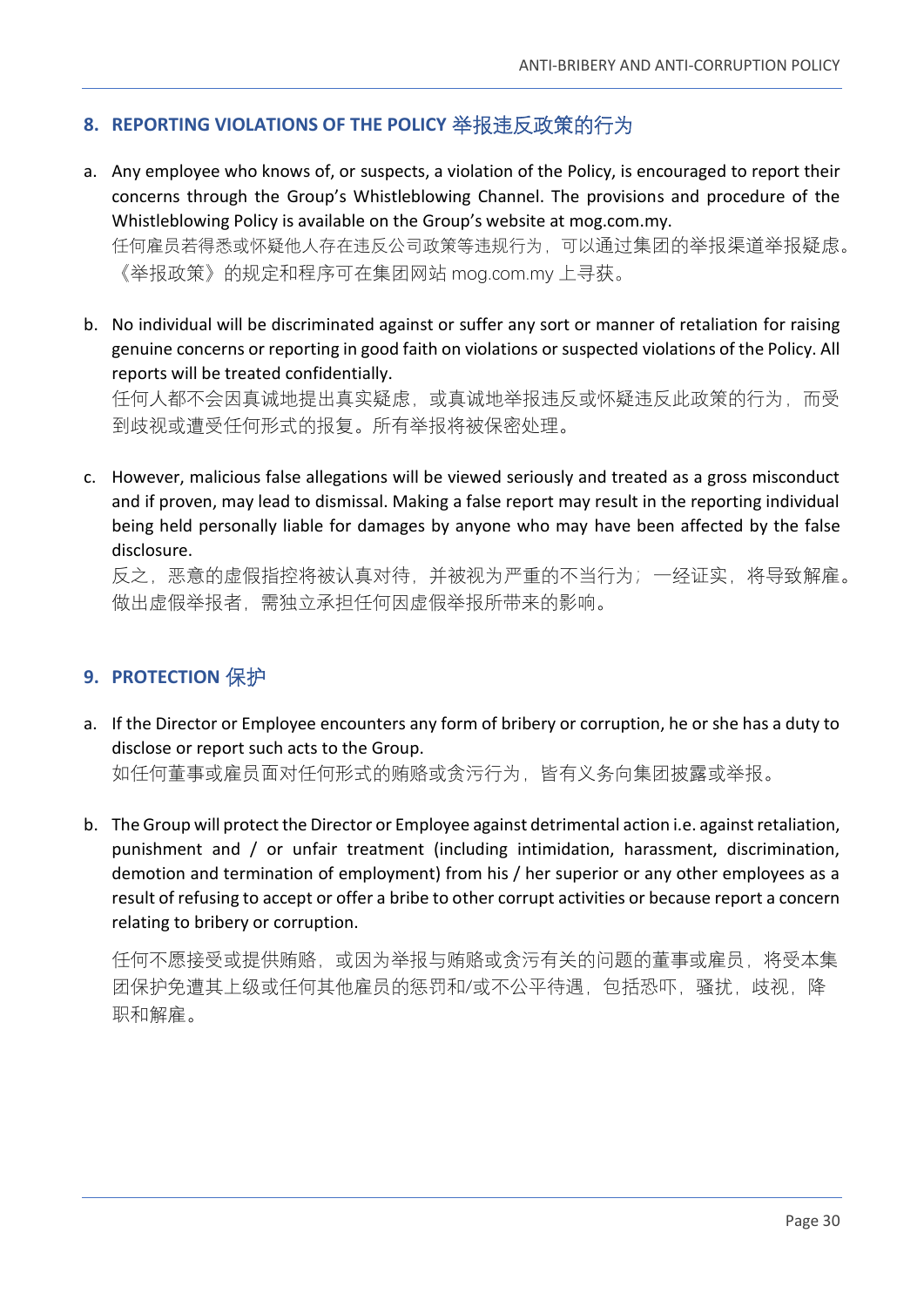## <span id="page-30-0"></span>**10.RECORD KEEPING** 保持记录

a. Our Group shall control and maintain proper financial records of all payments made to third parties to serve as evidence that such payments are bona fide and not linked to corrupt and / or unethical conduct.

本集团应管制并保存所有支付给第三方的款项的正确财务记录,以作为此类款项是善意的 且与贪污和/或不道德行为无关的证据。

b. All departments and outlets shall keep detailed and accurate financial records, and will have appropriate internal controls in place to act as evidence for all payments made. We shall declare and keep a written record of the amount and reason for hospitality or gifts accepted or given and understand that gifts are subjected to Management's review and approval. 各部门或分店需保留详细而准确的财务记录,并具有适当的内部控制措施,以作为所有已

付款项的证据。我们必须申报任何接受或给予的款待或赠礼的金额和原因并保持书面记录, 并了解任何赠礼都需获得管理层的审查和批准。

c. All accounts, invoices, memoranda and other documents and records relating to dealings with third parties, such as customers, suppliers and business contacts, should be prepared and maintain with strict accuracy and completeness. Records should be retained for a significant period of time in order to comply with the local law as well as the Group's policies. 与第三方交易有关的所有帐目,发票,备忘录和其他文件和记录都应准备并严格和完整地 维护。记录应保留一段时间,以符合当地法律和集团的政策。

#### <span id="page-30-1"></span>**11.TRAINING AND COMMUNICATION** 培训与沟通

- a. Our Group shall conduct a timely refresher and awareness programme to all Directors and Employees to ensure sufficient understanding our Group's anti-corruption position. 本集团将对所有董事及雇员进行及时的复习和提高意识培训,以确保充分了解本集团的反 贪污立场。
- b. Training shall be provided to individuals who are new to the Group or newly appointed to or currently holding an exposed position. Training shall also be conducted on a regular basis, in accordance with the level of bribery and corruption risk related to the position. 本集团将向新成员或新任命或目前就职的雇员提供培训,并根据与其职位有关的贿赂和贪 污风险级别,定期向董事及雇员提供培训。
- c. Employee will be asked to formally accept to comply with this Policy. 将要求员工以正式行式接受并遵守此政策。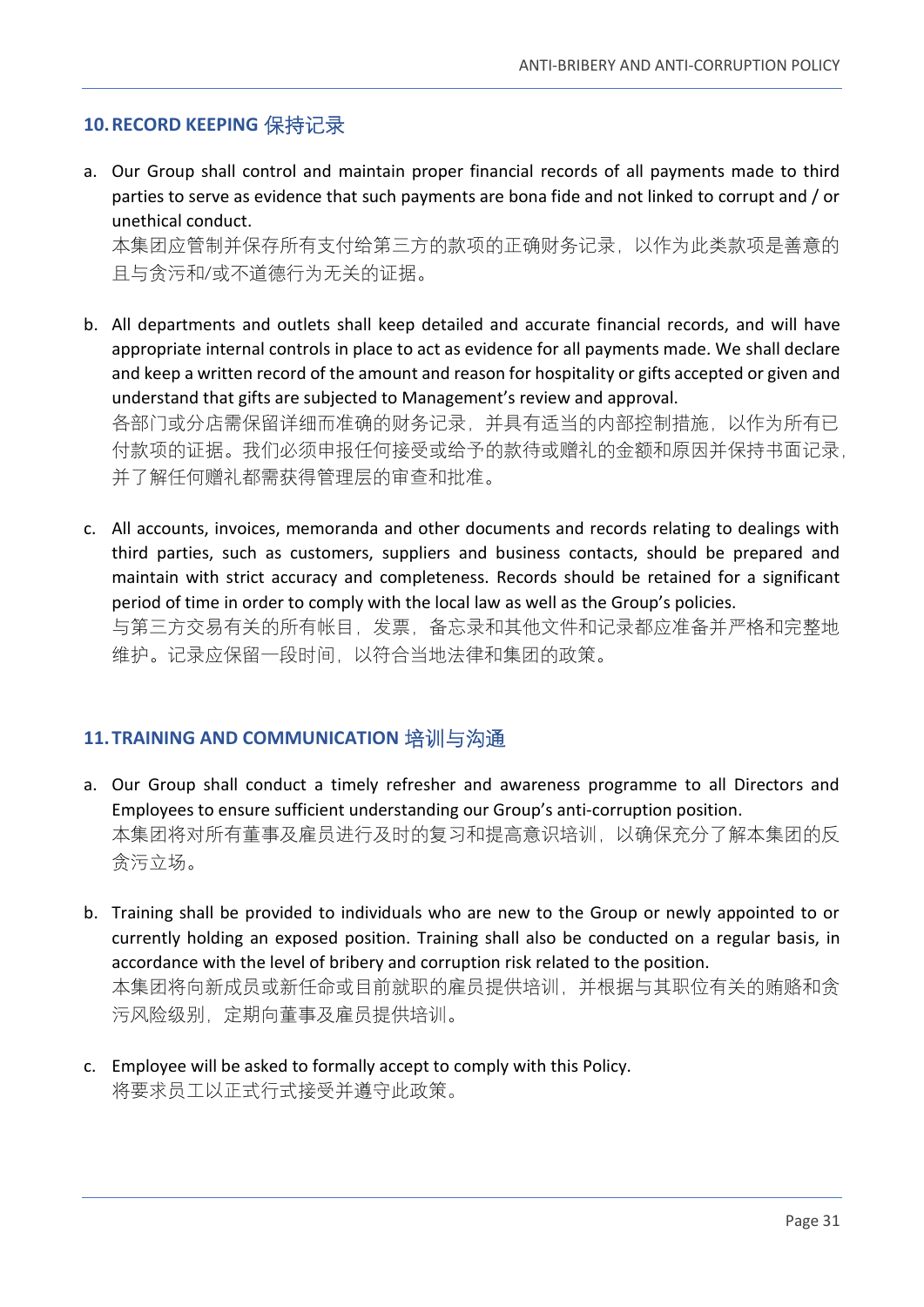## <span id="page-31-0"></span>**12.WAIVER** 豁免

- a. Any deviation or waiver from this Policy must be approved by the Board of the Group. 对此政策的任何偏差或豁免必须得到集团董事会的批准。
- b. In the unlikely situation where an exception or modification to the principles set out in this Policy be required, the request for exception must be made in good faith and submitted in writing to the Board of the Group.

在极少数情况下,若需对此政策中规定的原则进行豁免或修改,则必须以书面形式将例外 请求提交与集团董事会。

#### <span id="page-31-1"></span>**13.REVIEW AND MONITORING** 审查和监测

a. Corporate Affairs Department is responsible for monitoring the effectiveness of this Policy and will review the implementation of it on a regular basis. We will assess the suitability, adequacy, and effectiveness of this Policy.

公司事务部负责监督此政策的有效性,并将定期审查其实施情况。我们将评估此政策的适 用性,充分性和有效性。

b. Any need for improvements will be applied as soon as possible. Directors, Employees and persons associated with MOG (including third parties) are encouraged to offer the feedback on this Policy if there are suggestions as to how it can be improved. Feedback of this nature must be addressed to the Corporate Affairs Department and Management.

任何改进的需求将尽快得到应用。我们鼓励与 MOG 相关的董事, 雇员和个人 (包括第三 方)对此政策提供反馈。任何有关于如何改进此政策的建议, 必须发送给公司事务部和管 理层。

*- The remaining of this page is intentionally left blank –*

-该页面的其余部分有意留为空白-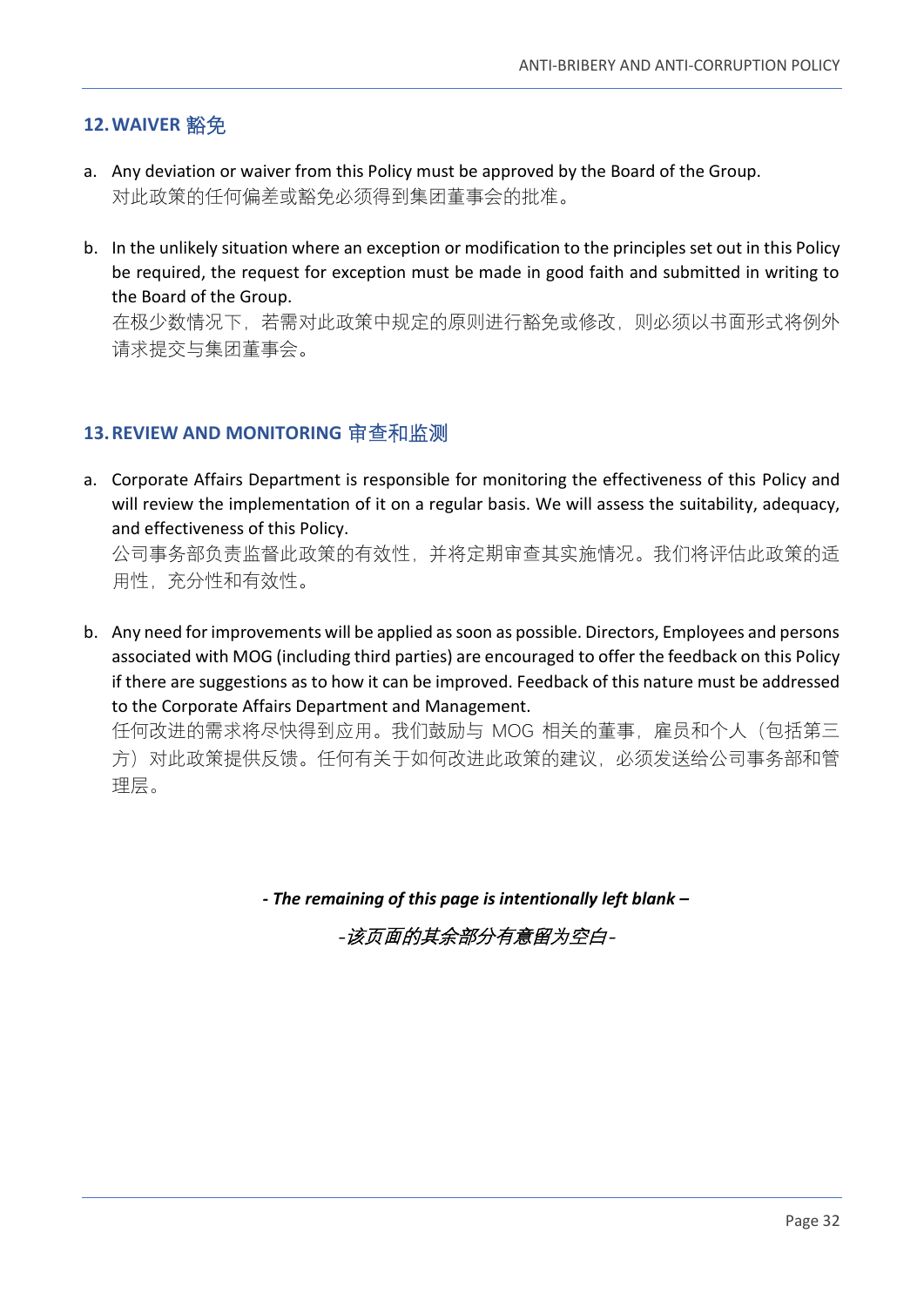

| <b>GIFTS. ENTERTAINMENT AND CORPORATE HOSPITALITY DECLARATION</b> | <b>Re</b>    | CA/GECHD/20/0 |
|-------------------------------------------------------------------|--------------|---------------|
|                                                                   | Rev          |               |
|                                                                   | Last Updated | . June 2020   |

- 1. This declaration form is in accordance with the Group's "**No-Gift Policy**".
- 2. All Directors and Employees must declare all gifts (which is valued at RM150 or more), entertainment and corporate hospitality **IMMEDIATELY** upon receiving the same to the Management. The physical gifts valued at RM150 or more must be deposited to the Management IMMEDIATELY upon receipt of the same.
- 3. Similarly, any meal treats (of any value) accepted must also be declared in this form.
- 4. For gifts worth less than RM150, Directors and Employees could accept the same with no declaration required.
- 5. As for hampers (of any value), no declaration is required but the Directors and Employees may share the hampers amongst team members or place them in the common area for Employee's consumption.
- 6. All declarations must be submitted (with the Employee's and superior's signatures) to Corporate Affairs Department as follow:
	- **with** gift, including entertainment and corporate hospitality : **IMMEDIATELY.**
	- **without** gift, including entertainment and corporate hospitality: **HALF YEARLY.**

**Note:** Directors and Employees who have accepted any gift, including entertainment and corporate hospitality during business trips will have to submit the Gifts, Entertainment and Corporate Hospitality Declaration Form upon their return to office.

| Director / Employee Name                                      | ٠      |                                        |
|---------------------------------------------------------------|--------|----------------------------------------|
| Position                                                      | ٠<br>٠ |                                        |
| Outlet / Department                                           | ٠<br>٠ |                                        |
| <b>Declaration Period</b><br>(" $\sqrt{''}$ the relevant box) | ٠      | $2^{nd}$ half<br>$1st$ half<br>of year |

#### A. **WITHOUT** any gifts, meal, entertainment and corporate hospitality to declare.

| I confirm that to the best of my knowledge, there are no gifts,<br>meals, entertainment and / or corporate hospitality items which<br>I need to declare for this duration. | Signature: |
|----------------------------------------------------------------------------------------------------------------------------------------------------------------------------|------------|
|                                                                                                                                                                            | Date:      |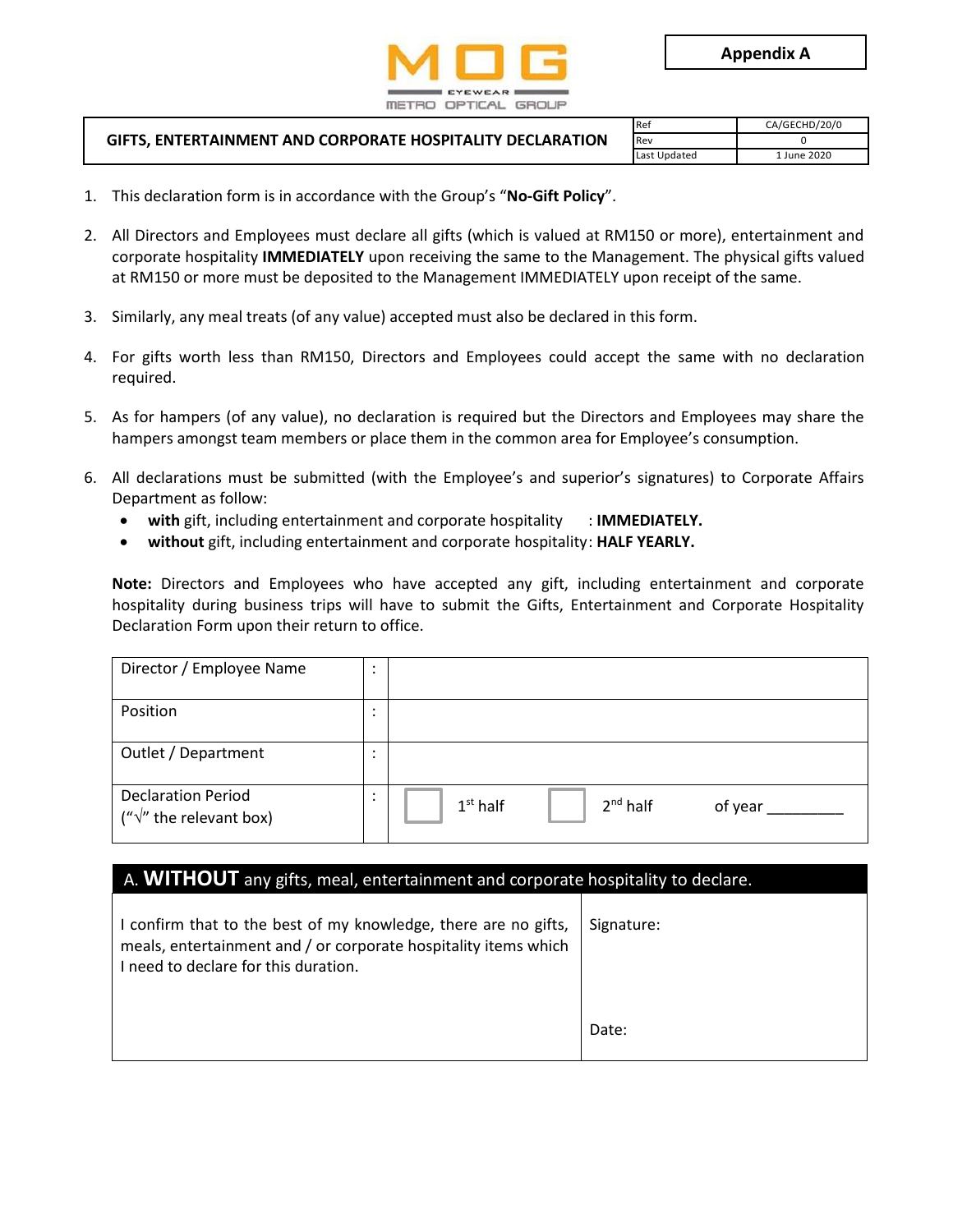

|                                                            | <b>Re</b>    | CA/GECHD/20/0 |
|------------------------------------------------------------|--------------|---------------|
| GIFTS, ENTERTAINMENT AND CORPORATE HOSPITALITY DECLARATION | Rev          |               |
|                                                            | Last Updated | June 2020     |

| B. WITH gifts, meal, entertainment and corporate hospitality to declare.                                                                      |                                                                   |                                            |                                                   |                |  |
|-----------------------------------------------------------------------------------------------------------------------------------------------|-------------------------------------------------------------------|--------------------------------------------|---------------------------------------------------|----------------|--|
| ITEM RECEIVED /<br><b>MEAL DATE</b>                                                                                                           | DESCRIPTION OF ITEM / MEAL<br>(FOR MEALS PLEASE INCLUDE<br>VENUE) | ESTIMATED /<br><b>ACTUAL VALUE</b><br>(RM) | <b>GIVEN BY</b><br>(GIVER NAME &<br>ORGANISATION) | <b>PURPOSE</b> |  |
|                                                                                                                                               |                                                                   |                                            |                                                   |                |  |
|                                                                                                                                               |                                                                   |                                            |                                                   |                |  |
|                                                                                                                                               |                                                                   |                                            |                                                   |                |  |
|                                                                                                                                               |                                                                   |                                            |                                                   |                |  |
|                                                                                                                                               |                                                                   |                                            |                                                   |                |  |
| I confirm that to the best of my knowledge, my declaration above<br>is true, complete and is according to the prevailing "No-Gift<br>Policy". |                                                                   |                                            | Signature:                                        |                |  |
|                                                                                                                                               |                                                                   |                                            | Date:                                             |                |  |

| <b>CONFIRMATION AND APPROVAL</b> |            |  |  |
|----------------------------------|------------|--|--|
| Outlets' PIC or HOD's Remarks:   | Signature: |  |  |
|                                  |            |  |  |
|                                  |            |  |  |
|                                  |            |  |  |
|                                  |            |  |  |
|                                  | Date:      |  |  |
|                                  |            |  |  |
| Corporate Affairs Remarks:       | Signature: |  |  |
|                                  |            |  |  |
|                                  |            |  |  |
|                                  |            |  |  |
|                                  | Date:      |  |  |
|                                  |            |  |  |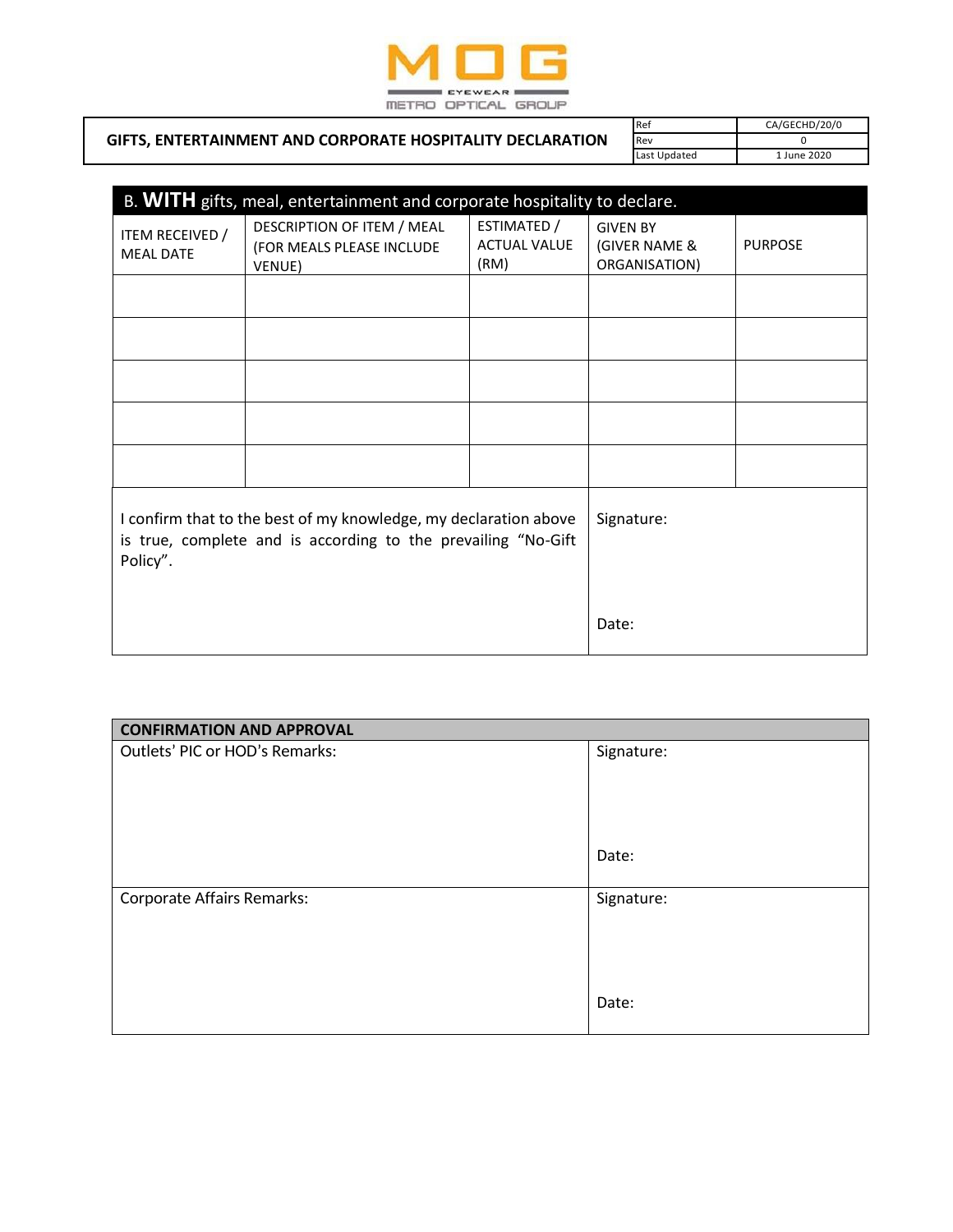

**Appendix B**

| THIRD PARTIES LETTER OF COMMITMENT AND DECLARATION | <b>I</b> Re  | CA/TPD/20/0 |  |
|----------------------------------------------------|--------------|-------------|--|
|                                                    | <b>Rev</b>   |             |  |
|                                                    | Last Updated | June 2020   |  |

- 1. We example the contractors  $/$ vendors / suppliers / solicitors / agents / consultants / joint venture partners / introducers / government intermediaries / others \_\_\_\_\_\_\_\_\_\_\_\_\_\_\_\_\_\_\_\_\_\_\_\_\_\_\_of MOG Group of Companies ("MOG").
- 2. We hereby declare that:
	- a. We understand and will comply with all applicable laws and regulations, MOG Group's Code of Business Conduct for Third Parties and other relevant policies.
	- b. We are ready to commit to the following anti-corruption principles, which includes:
		- I. Promoting values of integrity, transparency, accountability and good corporate governance;
		- II. Prevention of corruption and any form of corrupt practice;
		- III. Supporting anti-corruption initiatives led by the government and the local authorities. (hereinafter collectively referred to as "the requirements").
- 3. We have not been convicted nor are we subject to any investigation, inquiry or enforcement proceedings by the relevant authorities of any actual or suspected breach and will report any actual or suspected breach as soon as reasonably practicable and to the extent permitted by the law to MOG.
- 4. We undertake to promptly inform MOG of any breach and / or alleged / suspected breach of the requirements and cooperate with MOG in any investigation of such breach involving MOG's Directors and Employees.
- 5. We acknowledge that the provisions set out in this declaration form shall form part of the terms and conditions of our appointment and / or contract of service. Meanwhile, we are liable to indemnify MOG from and against any and all judgements, losses, liabilities, penalties, damages (including loss of profit), costs, expenses, claims, demands and causes of action of every kind, resulting from such breach and termination.
- 6. We further acknowledge that MOG has the right to suspend or terminate the contract / agreement / job and disqualify us from tendering for future contracts / jobs if we were found to have breached the requirements or any other terms and conditions implemented by MOG pursuant to the contract / agreement / job.

| Signature of Authorised Person         | ٠<br>$\bullet$ |  |
|----------------------------------------|----------------|--|
| Name of Company's Authorised<br>Person | ٠              |  |
| Company's Name                         |                |  |
| Company's Stamp                        | ٠              |  |
| Date                                   | ٠              |  |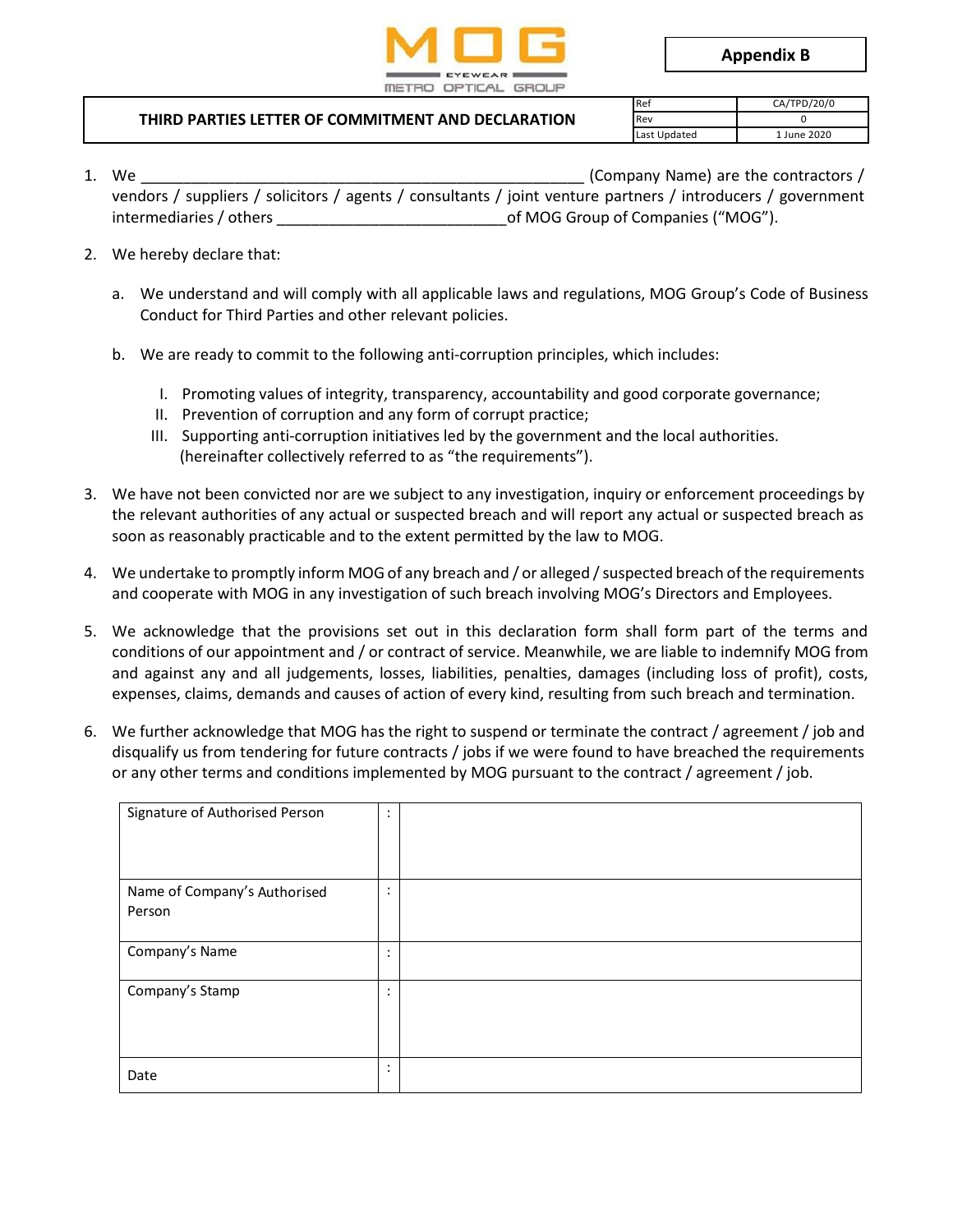

| DUE DILIGENCE CHECKLIST ON THIRD PARTIES | <b>Ref</b>   | CA/DDCTP/20/0 |  |  |
|------------------------------------------|--------------|---------------|--|--|
|                                          | Rev          |               |  |  |
|                                          | Last Updated | June 2020     |  |  |

Tick (√) whether YES or NO on the Due Diligence Checklist below.

If you have answered YES to any of the statements below, you have to be satisfied that the relevant information / explanation / justification is available / procured / documented prior to your engagement with the third parties.

#### **PART A: RELATIONSHIP WITH THE THIRD PARTY**

| <b>NO</b>      | DUE DILIGENCE CHECKLIST                                                                                                                                                                      | <b>YES</b> | <b>NO</b> |
|----------------|----------------------------------------------------------------------------------------------------------------------------------------------------------------------------------------------|------------|-----------|
| $\mathbf{1}$   | There has been difficulty in obtaining the required information from the third party.                                                                                                        |            |           |
| $\overline{2}$ | There are concerns or evidence of corruption (convictions) in respect of the third<br>party.                                                                                                 |            |           |
| $\overline{3}$ | There are allegations of corruption activity against the third party or any of its<br>employees.                                                                                             |            |           |
| 4              | The third party does not have its own anti-corruption / code of conduct / anti-fraud<br>/ compliance policy.                                                                                 |            |           |
| 5              | The third party does not have its own due diligence procedure in place for the<br>sourcing of customers and procurement of vendors, subcontractors etc.                                      |            |           |
| 6              | The value of the contract secured by the third party is unreasonable.                                                                                                                        |            |           |
| $\overline{7}$ | There is evidence of adverse news related to the third party.                                                                                                                                |            |           |
| 8              | The third party does not have the necessary skills and experience to provide the<br>services for which they will be contracted.                                                              |            |           |
| 9              | The third party is not charging a fair market price for their services (a company<br>paying bribes may often charge more for its services in order to create a slush fund<br>to pay bribes). |            |           |
| 10             | The third party is being associated with disreputable suppliers / subcontractors etc.                                                                                                        |            |           |
| 11             | The third party is not readily and efficiently able to deal with the due diligence<br>requirements of MOG or larger companies.                                                               |            |           |
| 12             | The third party requested for urgent payments or unusually high commissions.                                                                                                                 |            |           |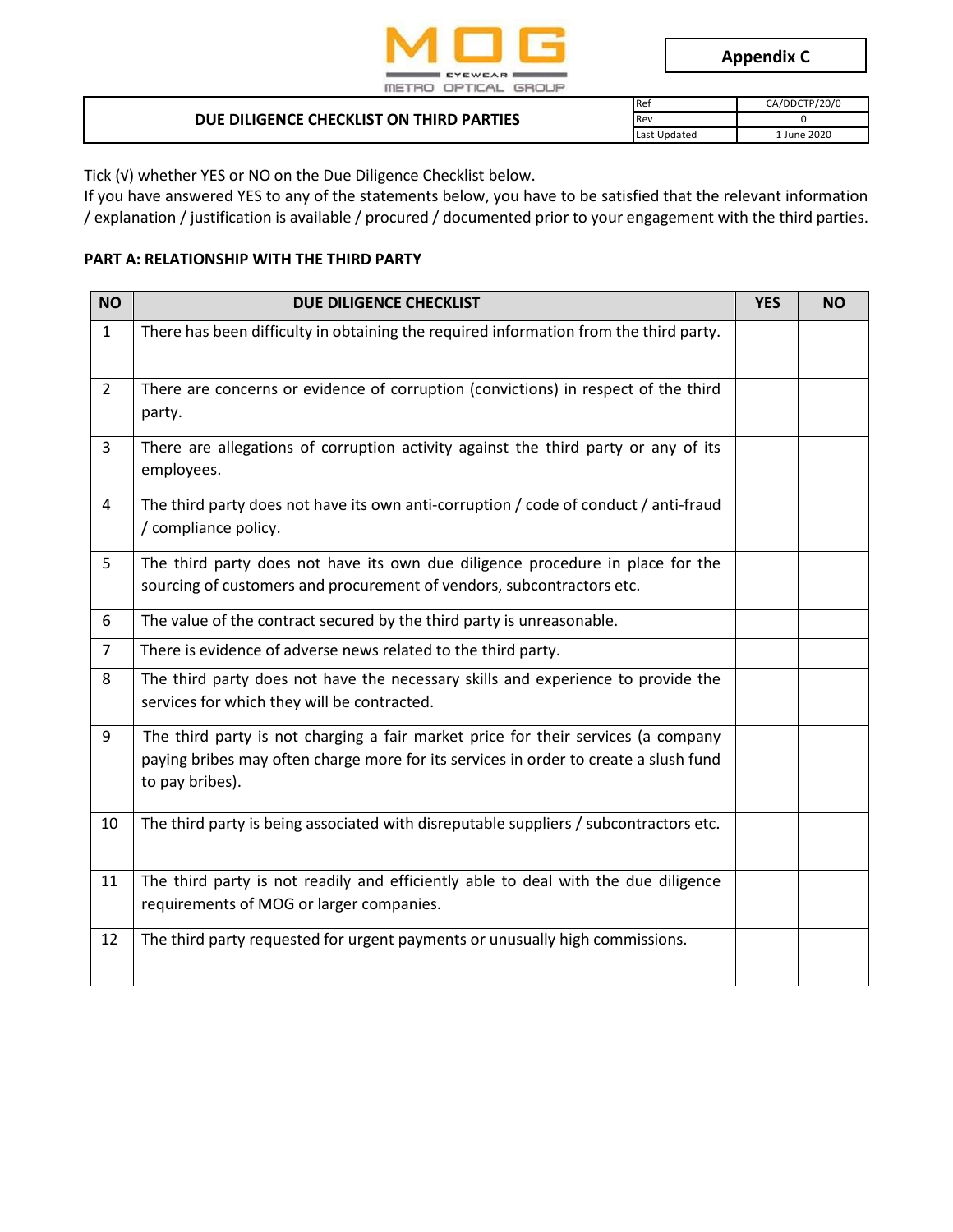

| DUE DILIGENCE CHECKLIST ON THIRD PARTIES | <b>Re</b>    | CA/DDCTP/20/0 |
|------------------------------------------|--------------|---------------|
|                                          | Rev          |               |
|                                          | Last Updated | 1 June 2020   |

Tick (√) whether YES or NO on the Due Diligence Checklist below.

For any third party with positive public officials trace i.e. with YES answer any of the following due diligence set, and the outlet / department has decided to commence the relationship with the third party whereby the interests are also not prohibited by MOG's Policies, the disclosure in the financing requisition / request for proposal etc. is mandatory.

#### **PART B: THIRD PARTY AS A PUBLIC OFFICIAL**

| <b>NO</b> | DUE DILIGENCE CHECKLIST                                                                                                        | <b>YES</b> | NΟ |
|-----------|--------------------------------------------------------------------------------------------------------------------------------|------------|----|
| 13        | The third party is a public official.                                                                                          |            |    |
| 14        | The owners, directors, shareholders, officers or any employees of the third party<br>being current or former public officials. |            |    |

#### **PART C: THIRD PARTY'S DEALING WITH PUBLIC OFFICIAL**

| <b>NO</b> | DUE DILIGENCE CHECKLIST                                                                                                                                 | <b>YES</b> | <b>NO</b> |
|-----------|---------------------------------------------------------------------------------------------------------------------------------------------------------|------------|-----------|
| 15        | The third party is recommended by a public official.                                                                                                    |            |           |
| 16        | The third party will be interacting / has any affiliations with public officials in order to<br>perform the contract.                                   |            |           |
| 17        | The owners, directors, shareholders, officers or any employees of the third party<br>have personal, familial or any associations with public officials. |            |           |
| 18        | The third party has connections with public officials or government agencies.                                                                           |            |           |
| 19        | The third party's employees (including immediate family members of the employees)<br>have connections with public officials.                            |            |           |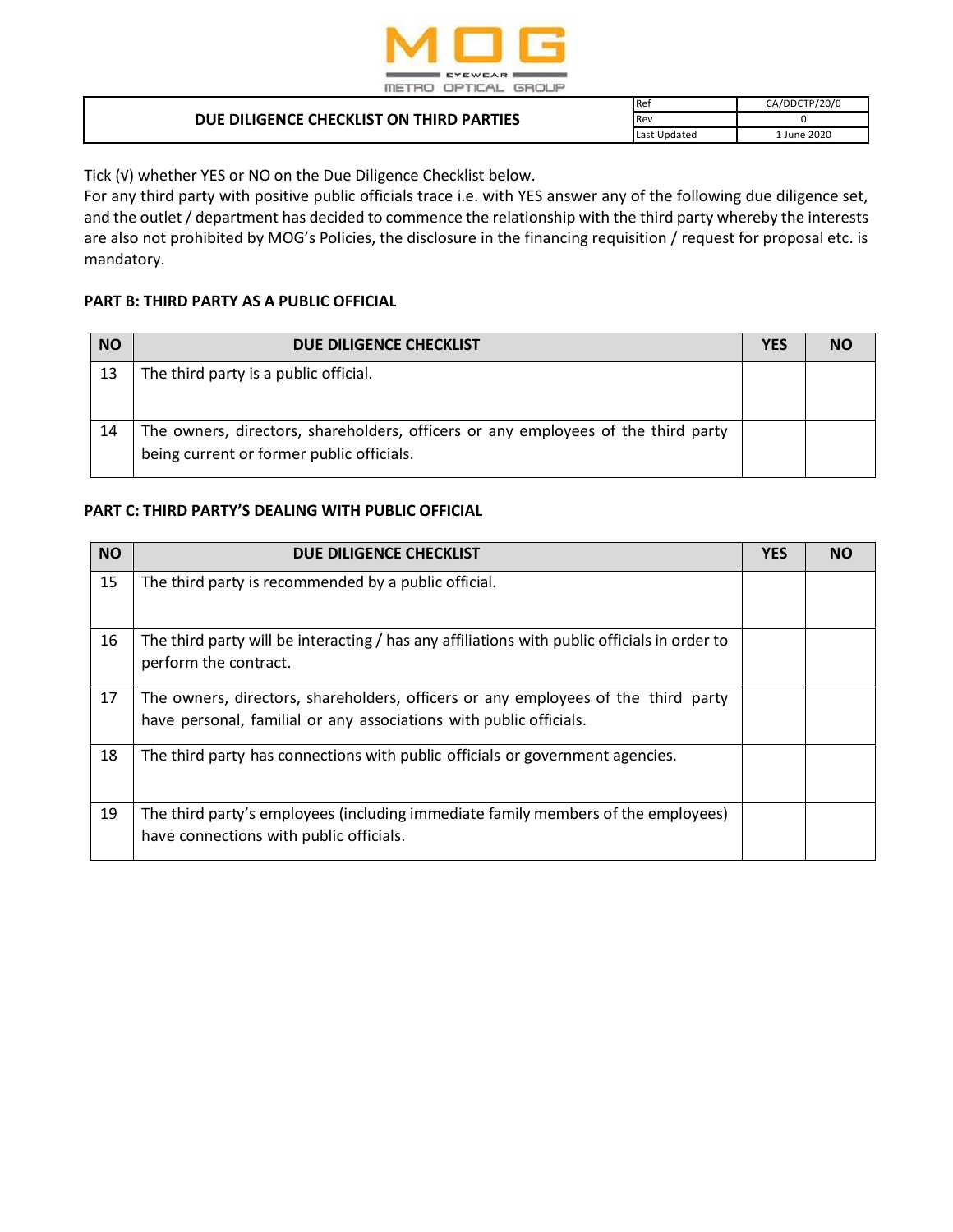

| DUE DILIGENCE CHECKLIST ON THIRD PARTIES | <b>Ref</b>   | CA/DDCTP/20/0 |
|------------------------------------------|--------------|---------------|
|                                          | Re١          |               |
|                                          | Last Updated | June 2020.    |

Tick (√) whether YES or NO on the Due Diligence Checklist below.

In the event the answer to any of the checklist below is YES then the respective divisions have to be satisfied that all of the red flags are sufficiently mitigated.

#### **PART D: FINANCIAL BACKGROUND**

| <b>NO</b> | DUE DILIGENCE CHECKLIST                                                                                                                                              | <b>YES</b> | <b>NO</b> |
|-----------|----------------------------------------------------------------------------------------------------------------------------------------------------------------------|------------|-----------|
| 20        | Any identified issue on repeated payments made to an unidentified third party, or<br>an identified third party but for unclear reasons?                              |            |           |
| 21        | Any identified issue on significant payment to an unidentified third party, or an<br>identified third party but for unclear reasons?                                 |            |           |
| 22        | Are there any payments with non-transparent recipient or reason for payment (for<br>instance, consulting expenses)?                                                  |            |           |
| 23        | Is there any unusual frequency of payments made by the customer to its suppliers<br>/ vendors / contractors etc. or made by the customer's customer to the customer? |            |           |
| 24        | Is there any unusual value of payments made by the customer to its suppliers /<br>vendors / contractors or made by the customer's customer to the customer?          |            |           |
| 25        | Is there any excessive expense which could be an indication of bribes?                                                                                               |            |           |

#### **ASSURANCE DECLARATION:**

I herewith confirm the following:

- a. I have conducted the above due diligence to carefully evaluated \_\_\_\_\_\_\_\_\_\_\_\_\_\_\_\_\_\_\_\_\_\_\_\_\_\_\_\_\_\_\_\_ (Company Name) \_\_\_\_\_\_\_\_\_\_\_\_\_\_\_\_\_\_\_\_\_\_\_\_\_\_ (Company No.); and
- b. I will continuously monitor the activities and undertakings thorough the duration of the Group's cooperation with the third party.

**Assurance by the Personnel Verified by HOD**

| Name | ٠ |  |
|------|---|--|
| Date | ٠ |  |

\_\_\_\_\_\_\_\_\_\_\_\_\_\_\_\_\_\_\_\_\_\_\_\_\_\_\_\_\_\_ \_\_\_\_\_\_\_\_\_\_\_\_\_\_\_\_\_\_\_\_\_\_\_\_\_\_\_\_\_\_ Name : Date :